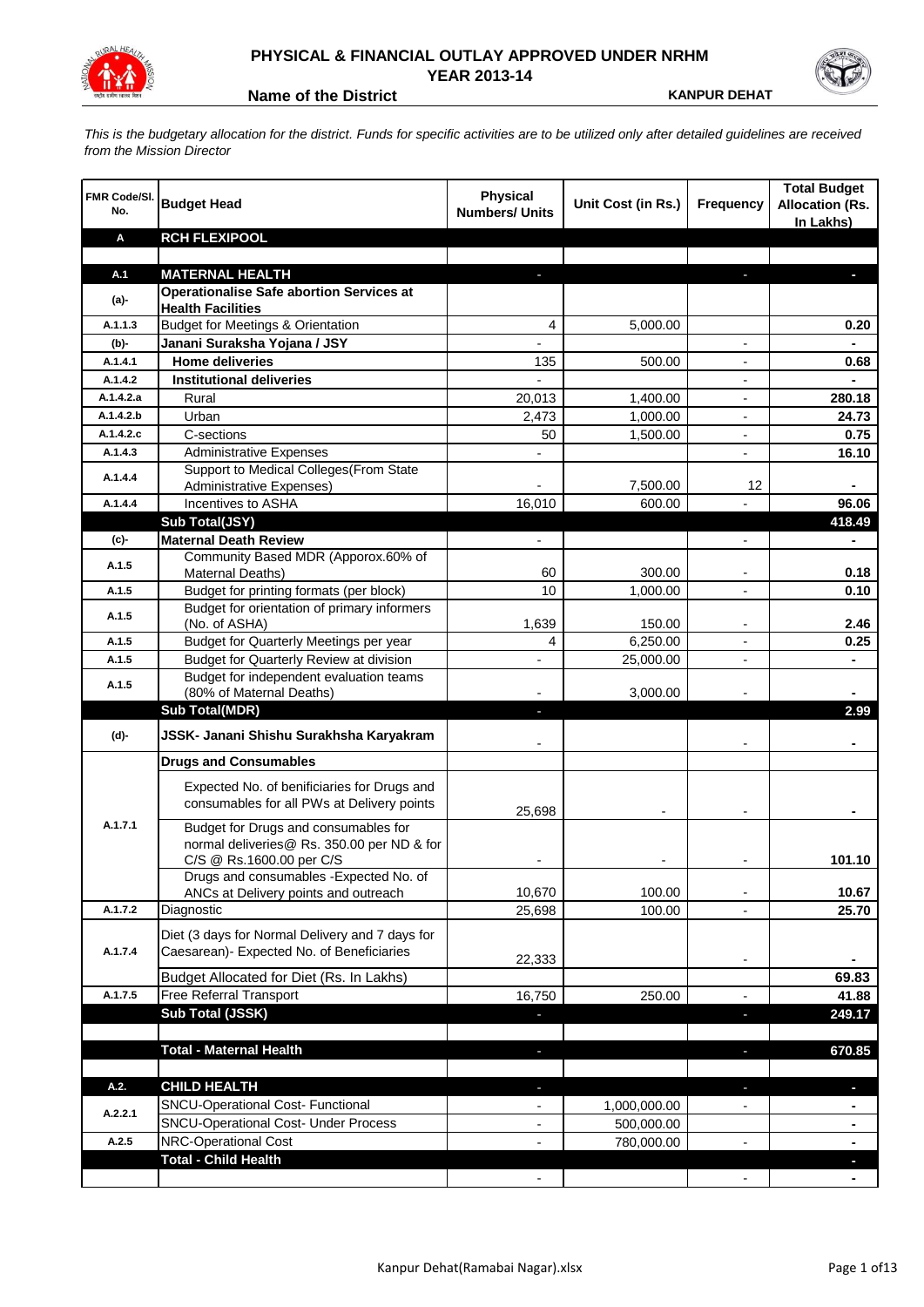| FMR Code/SI.<br>No. | <b>Budget Head</b>                                                                                                                                                                                                                                                 | Physical<br><b>Numbers/ Units</b>                    | Unit Cost (in Rs.)      | <b>Frequency</b>         | <b>Total Budget</b><br><b>Allocation (Rs.</b><br>In Lakhs) |
|---------------------|--------------------------------------------------------------------------------------------------------------------------------------------------------------------------------------------------------------------------------------------------------------------|------------------------------------------------------|-------------------------|--------------------------|------------------------------------------------------------|
| A.3                 | <b>FAMILY PLANNING</b>                                                                                                                                                                                                                                             | $\sim$                                               |                         | ÷.                       | a.                                                         |
| A.3.1               | <b>Terminal/Limiting Methods</b>                                                                                                                                                                                                                                   |                                                      |                         | $\blacksquare$           |                                                            |
|                     | Orientation workshop, dissemination of                                                                                                                                                                                                                             |                                                      |                         |                          |                                                            |
| A.3.1.1             | manuals on FP standards & quality                                                                                                                                                                                                                                  |                                                      |                         |                          |                                                            |
|                     | assurance of sterilisation services, fixed day                                                                                                                                                                                                                     | 1                                                    |                         | $\overline{\phantom{a}}$ | 0.25                                                       |
| A.3.1.2             | planning meeting<br>Female Sterilisation Camps Proposed                                                                                                                                                                                                            | 100                                                  | 25,000.00<br>2,000.00   | $\overline{\phantom{a}}$ | 2.00                                                       |
| A.3.1.3             | <b>NSV Camps Proposed</b>                                                                                                                                                                                                                                          | 50                                                   | 3,500.00                | $\overline{\phantom{a}}$ | 1.75                                                       |
| A.3.1.4             | <b>Compensation for Female Sterilisation</b>                                                                                                                                                                                                                       | 3,096                                                | 1,000.00                |                          | 30.96                                                      |
|                     | Compensation for male sterilization/NSV                                                                                                                                                                                                                            |                                                      |                         |                          |                                                            |
| A.3.1.5             | Acceptance                                                                                                                                                                                                                                                         | 500                                                  | 1,500.00                |                          | 7.50                                                       |
|                     | Orientation Workshop on accreditation of                                                                                                                                                                                                                           |                                                      |                         |                          |                                                            |
| A.3.1.6             | private providers to provide sterilization                                                                                                                                                                                                                         |                                                      |                         |                          |                                                            |
|                     | services                                                                                                                                                                                                                                                           | 1                                                    | 10,000.00               |                          | 0.10                                                       |
| A.3.2               | <b>Spacing Methods</b>                                                                                                                                                                                                                                             |                                                      |                         |                          |                                                            |
| A.3.2.2             | IUD services at health facilities (including                                                                                                                                                                                                                       |                                                      |                         |                          |                                                            |
|                     | fixed day services at Sub Centres-L1)<br>IUD services at health facilities (including                                                                                                                                                                              | 3                                                    | 3,000.00                | $\overline{\phantom{a}}$ | 0.09                                                       |
| A.3.2.3             | fixed day services at Sub Centre-L1 ) No. of                                                                                                                                                                                                                       |                                                      |                         |                          |                                                            |
|                     | <b>IUCD</b> insertions                                                                                                                                                                                                                                             | 24,737                                               | 20.00                   |                          | 4.95                                                       |
|                     |                                                                                                                                                                                                                                                                    |                                                      |                         |                          |                                                            |
|                     | POL for Family Planning/ Others (including                                                                                                                                                                                                                         |                                                      |                         |                          |                                                            |
| A.3.3               | additional mobility support to surgeon's team<br>if req)-Budget given according to total nos.                                                                                                                                                                      |                                                      |                         |                          |                                                            |
|                     | of Female Sterilization Camps.                                                                                                                                                                                                                                     |                                                      |                         |                          |                                                            |
|                     |                                                                                                                                                                                                                                                                    | 100                                                  | 1,000.00                |                          | 1.00                                                       |
| A.3.5.2             | <b>Performance rewards</b>                                                                                                                                                                                                                                         |                                                      |                         |                          |                                                            |
|                     | Division level: Rs. 11.25 Lakh @ Rs.<br>62,500/- per division (Rs.20,000 for 1st, Rs.<br>15,000 for 2nd and Rs. 10,000 for 3rd<br>position for best performing tubectomy<br>surgeon at each division, Rs. 15,000 for<br>best performing NSV surgeon, and Rs.2000/- |                                                      |                         |                          |                                                            |
|                     | for best SN and Rs.500/- for best ANM).                                                                                                                                                                                                                            |                                                      |                         |                          |                                                            |
| A.3.5.3             | <b>World Population Day' celebration</b>                                                                                                                                                                                                                           | $\overline{\phantom{a}}$<br>$\overline{\phantom{a}}$ | 62,500.00               | $\overline{\phantom{a}}$ | ٠                                                          |
|                     | For District level activities                                                                                                                                                                                                                                      | 1                                                    |                         |                          | ۰                                                          |
|                     | For Block level activities                                                                                                                                                                                                                                         | 10                                                   | 100,000.00<br>10,000.00 | $\overline{\phantom{a}}$ | 1.00<br>1.00                                               |
| A.3.5.4             | Other strategies/ activities                                                                                                                                                                                                                                       |                                                      |                         | $\overline{\phantom{a}}$ | ÷,                                                         |
|                     | Orientation of district nodal officers for                                                                                                                                                                                                                         |                                                      |                         |                          |                                                            |
| A.3.5.4.2           | change in FP Beema Policy-No. of                                                                                                                                                                                                                                   |                                                      |                         |                          |                                                            |
|                     | Workshops                                                                                                                                                                                                                                                          | 1                                                    | 10,000.00               |                          | 0.10                                                       |
|                     | <b>Total -Family Planning</b>                                                                                                                                                                                                                                      | a.                                                   |                         | P.                       | 50.70                                                      |
|                     |                                                                                                                                                                                                                                                                    | $\overline{\phantom{a}}$                             |                         | $\overline{\phantom{a}}$ |                                                            |
| A.4                 | <b>ADOLESCENT REPRODUCTIVE AND</b>                                                                                                                                                                                                                                 |                                                      |                         |                          |                                                            |
|                     | <b>SEXUAL HEALTH / ARSH</b>                                                                                                                                                                                                                                        |                                                      |                         | $\blacksquare$           |                                                            |
| A.4.1.4             | <b>Operating Expenses</b>                                                                                                                                                                                                                                          |                                                      |                         |                          |                                                            |
|                     | For Existing Clinics                                                                                                                                                                                                                                               |                                                      | 2,500.00                | 12                       |                                                            |
| A.4.2               | <b>School Health programme</b><br>Dissemination of Guidelines for School                                                                                                                                                                                           |                                                      |                         |                          |                                                            |
| A.4.2.1             | Health Programme (14 Nos. for each Block                                                                                                                                                                                                                           |                                                      |                         |                          |                                                            |
|                     | and 7 Nos. for District Level)                                                                                                                                                                                                                                     | 147                                                  | 75.00                   | 1                        | 0.11                                                       |
|                     | Convergence Meeting at Block level (Twice                                                                                                                                                                                                                          |                                                      |                         |                          |                                                            |
| A.4.2.2             | in a year)                                                                                                                                                                                                                                                         | 10                                                   | 2,500.00                | 2                        | 0.50                                                       |
| A.4.2.3             | Mobility Support (For Block Level)                                                                                                                                                                                                                                 | 10                                                   | 25,000.00               | 6                        | 15.00                                                      |
| A.4.3               | Other strategies/activities                                                                                                                                                                                                                                        | -                                                    |                         | -                        | ۰                                                          |
| A.4.3.2             | <b>Menstrual Hygiene</b>                                                                                                                                                                                                                                           | $\overline{\phantom{a}}$                             |                         | $\blacksquare$           | $\blacksquare$                                             |
|                     | No.of Blocks                                                                                                                                                                                                                                                       | $\overline{\phantom{a}}$                             |                         |                          |                                                            |
|                     | No.of ASHAs                                                                                                                                                                                                                                                        |                                                      |                         |                          |                                                            |
|                     | One Planning & Sensitization meeting at                                                                                                                                                                                                                            |                                                      |                         |                          |                                                            |
|                     | Dist.level @Rs.5000/-meeting                                                                                                                                                                                                                                       |                                                      | 5,000.00                |                          |                                                            |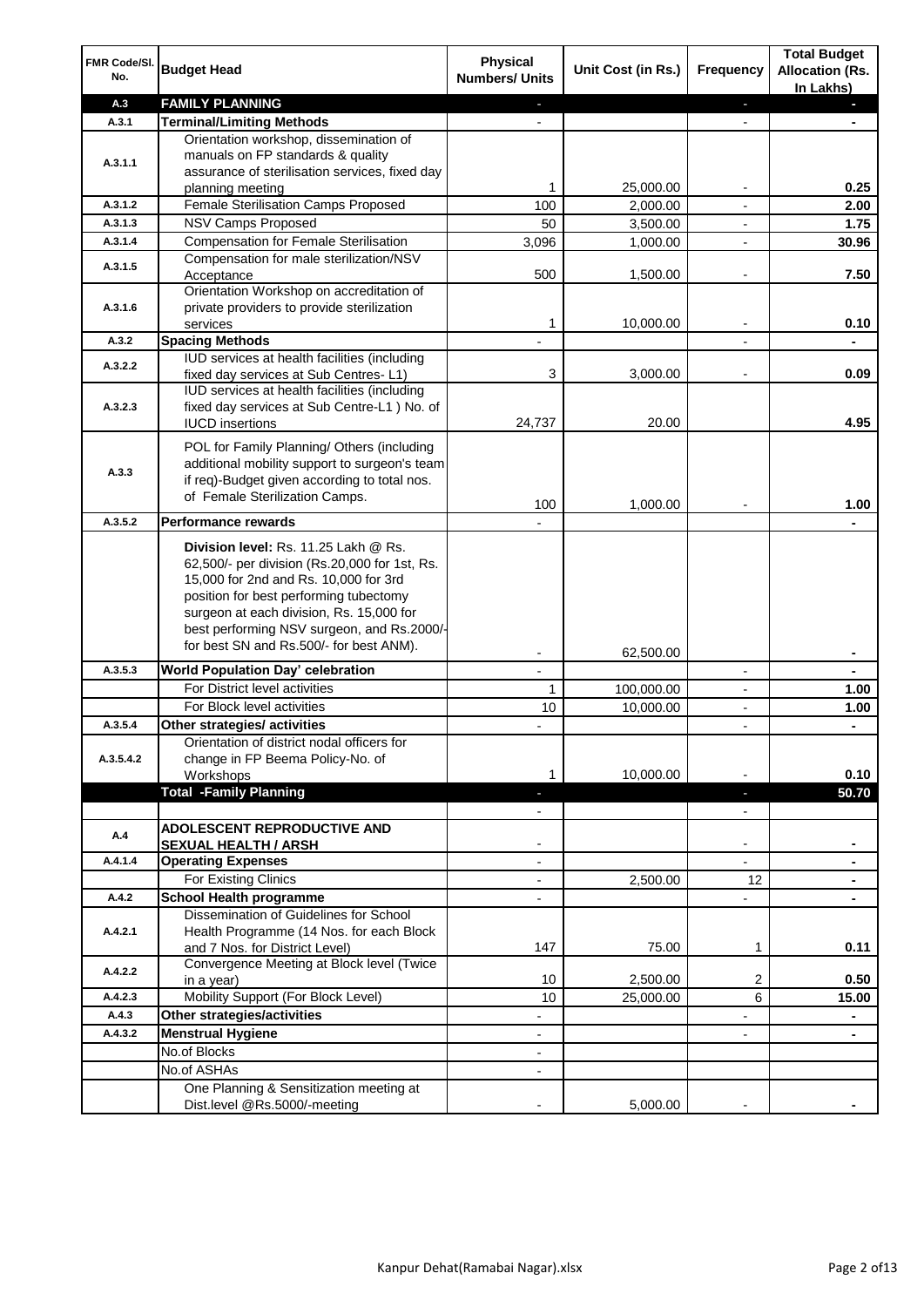| FMR Code/SI.<br>No.    | <b>Budget Head</b>                                                                                                                                        | Physical<br><b>Numbers/ Units</b> | Unit Cost (in Rs.)     | Frequency                | <b>Total Budget</b><br><b>Allocation (Rs.</b><br>In Lakhs) |
|------------------------|-----------------------------------------------------------------------------------------------------------------------------------------------------------|-----------------------------------|------------------------|--------------------------|------------------------------------------------------------|
|                        | One Review & Refresher meeting at<br>Dist.level @Rs.5000/-meeting                                                                                         |                                   | 5,000.00               |                          |                                                            |
|                        | Reporting Register for District & Blocks                                                                                                                  |                                   |                        |                          |                                                            |
|                        | @Rs.30/-register                                                                                                                                          |                                   | 30.00                  |                          |                                                            |
|                        | Reporting Register for ASHA @Rs.30/-regist                                                                                                                |                                   | 30.00                  | $\overline{a}$           |                                                            |
|                        | Storage Almirahs for District & Blocks<br>@Rs.5000/- Almirahs                                                                                             | $\blacksquare$                    | 5,000.00               | $\overline{\phantom{a}}$ |                                                            |
|                        | 2 Flex banner with hanging rod per                                                                                                                        |                                   |                        |                          |                                                            |
|                        | block/Dist.@Rs.500/-banner                                                                                                                                |                                   | 500.00                 |                          |                                                            |
|                        | <b>Sub-total ARSH</b>                                                                                                                                     |                                   |                        | a,                       | 15.61                                                      |
| A.5                    | <b>URBAN RCH (focus on Urban slums)</b>                                                                                                                   |                                   |                        |                          |                                                            |
| A.5.2                  | Human Resource for Urban Health                                                                                                                           |                                   |                        |                          |                                                            |
| A.5.2.1                | Doctors/Mos                                                                                                                                               |                                   | 36,000.00              | 6                        |                                                            |
| A.5.2.4                | <b>ANM</b>                                                                                                                                                |                                   | 9,900.00               | 6                        |                                                            |
| A.5.2.5<br>A.5.2.12    | <b>Staff Nurse</b>                                                                                                                                        |                                   | 16,500.00              | 6                        |                                                            |
| A.5.3                  | Sweeper cum Choukidar<br>Operating expenses for UHP and UHC                                                                                               |                                   | 4,950.00               | 6                        | $\blacksquare$                                             |
|                        | Rent @7000/Month/Centre                                                                                                                                   | $\blacksquare$                    | 7,000.00               | 6                        |                                                            |
|                        | Telephone Bills @ 1000/Month/Centre                                                                                                                       | $\blacksquare$                    | 1,000.00               | 6                        | ۰                                                          |
|                        | Electricity Bills @ 1500/Month/Centre                                                                                                                     | $\overline{a}$                    | 1,500.00               | 6                        | ۰                                                          |
|                        | Contingency @ 500/Month/Centre                                                                                                                            | $\overline{a}$                    | 500.00                 | 6                        | ۰                                                          |
|                        | <b>Total- Urban Health</b>                                                                                                                                | $\blacksquare$                    |                        | ×                        | L.                                                         |
|                        |                                                                                                                                                           |                                   |                        |                          |                                                            |
| A.7                    | <b>PNDT Activities</b>                                                                                                                                    | ٠                                 |                        | ×                        | ٠                                                          |
| A.7.1                  | <b>Support to PC-PNDT Cells</b>                                                                                                                           |                                   |                        | $\overline{\phantom{a}}$ | $\blacksquare$                                             |
|                        | <b>Divisional Level</b>                                                                                                                                   | $\blacksquare$                    |                        |                          | ٠                                                          |
|                        | Remuneration of Data Assistant (At Each<br>Division PC-PNDT Cell)                                                                                         |                                   | 17,000.00              | 12                       |                                                            |
|                        | Contingency for the operation of cell @<br>Rs.20000/-                                                                                                     |                                   | 20,000.00              | 1                        |                                                            |
|                        | One time office setup cost @ Rs.100000/-                                                                                                                  |                                   | 100,000.00             | 1                        |                                                            |
|                        | <b>District Level</b><br>Remuneration of Data Entry Operator (At                                                                                          |                                   |                        |                          |                                                            |
|                        | Each District PC-PNDT Cell)                                                                                                                               | 1                                 | 10,000.00              | 12                       | 1.20                                                       |
|                        | Contingency for the operation of cell @<br>Rs.20000/-<br>One time office setup cost @ Rs. 50000/-                                                         | 1                                 | 20,000.00              | 1                        | 0.20                                                       |
| A.7.2                  | <b>Other PNDT activities</b>                                                                                                                              | 1                                 | 50,000.00              | 1                        | 0.50                                                       |
| A.7.2.3                | Visit of division level inspection committees<br>(TA/DA of Additional Director will be<br>incurred from this amount) @ Rs.30000 for<br>10 visit in a year |                                   | 3,000.00               | 10                       |                                                            |
| A.7.2.8                | Orientation of members of the district<br>advisory committees at Division Levels (No.<br>of Workshops)                                                    | -                                 | 25,000.00              | 1                        |                                                            |
| A.7.2.10               | District Level Sensitization (No. of<br>Workshops)                                                                                                        | 1                                 | 10,000.00              |                          | 0.10                                                       |
|                        | <b>Total- PC-PNDT</b>                                                                                                                                     |                                   |                        |                          | 2.00                                                       |
|                        |                                                                                                                                                           |                                   |                        |                          |                                                            |
| A.8                    | <b>Human Resources</b>                                                                                                                                    |                                   |                        | J,                       | ×.                                                         |
| A.8.1                  | <b>Contractual Staff &amp; Services</b>                                                                                                                   |                                   |                        |                          |                                                            |
| A.8.1.1.1.f            | Honoraria for ANMs at Sub Centres                                                                                                                         | 5                                 | 10,000.00              | 6                        | 3.00                                                       |
| A.8.1.1.2.f            | Honoraria for Staff Nurses - SNCU                                                                                                                         |                                   | 16,500.00              | 6                        |                                                            |
| A.8.1.1.2.f            | Honoraria for Staff Nurses -NRC                                                                                                                           |                                   | 16,500.00              | 6                        | $\blacksquare$                                             |
| A.8.1.2.1              | Honoraria for Laboratory Technicians                                                                                                                      |                                   | 11,880.00              | 6                        | ۰                                                          |
| A.8.1.3.5.d            | Honoraria for Paediatricians- Child Health<br>Honoraria for Dental Doctors                                                                                | $\overline{a}$                    | 48,000.00              | 6                        |                                                            |
| A.8.1.3.7<br>A.8.1.5.8 | Honoraria for M.O.(Training Coordinators for                                                                                                              |                                   | 35,000.00              | 6                        |                                                            |
| A.8.1.7.2              | training NRCs/SNCUs)<br>Honoraria for X-Ray Technicians                                                                                                   |                                   | 36,000.00<br>11,800.00 | 6<br>6                   | ٠                                                          |
| A.8.1.7.4              | <b>School Health Teams (Exclusively for SH)</b>                                                                                                           |                                   |                        |                          | ۰                                                          |
| A.8.1.7.4.a            | <b>Honoraria for Medical Officers</b>                                                                                                                     | $\overline{a}$                    |                        |                          | ٠                                                          |
|                        | No. of MBBS Doctors-Existing                                                                                                                              | 4                                 | 36,000.00              | 6                        | 8.64                                                       |
|                        | No. of MBBS Doctors-New                                                                                                                                   | 6                                 | 36,000.00              | 2                        | 4.32                                                       |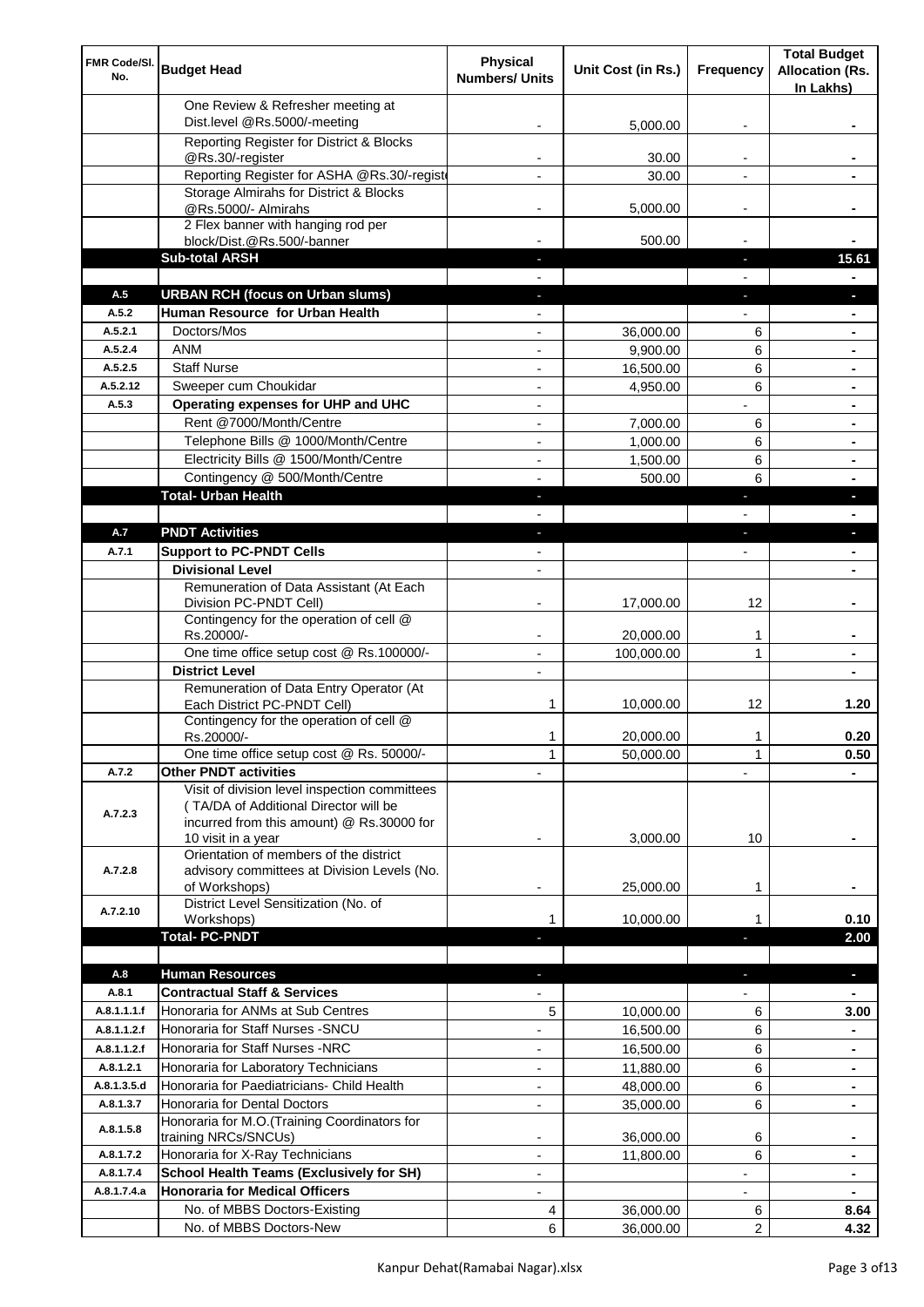| FMR Code/SI.<br>No.        | <b>Budget Head</b>                                                                | <b>Physical</b><br><b>Numbers/ Units</b> | Unit Cost (in Rs.) | Frequency                | <b>Total Budget</b><br><b>Allocation (Rs.</b><br>In Lakhs) |
|----------------------------|-----------------------------------------------------------------------------------|------------------------------------------|--------------------|--------------------------|------------------------------------------------------------|
|                            | No. of BDS Doctors-Existing                                                       | 3                                        | 35,000.00          | 6                        | 6.30                                                       |
|                            | No. of AYUSH Doctors-Existing                                                     |                                          | 24,000.00          | 6                        |                                                            |
|                            | No. of AYUSH Doctors-New                                                          | 20                                       | 24,000.00          | 2                        | 9.60                                                       |
| A.8.1.7.4.b                | <b>Honoraria for Physiotherapists</b>                                             | 1                                        | 11,880.00          | 6                        | 0.71                                                       |
| A.8.1.7.4.c                | <b>Honoraria for Dental Hygienists</b>                                            |                                          | 11,880.00          | 6                        |                                                            |
| A.8.1.7.4.d                | <b>Honoraria for Ophthalmic Assistants</b>                                        |                                          | 11,880.00          | 6                        | ۰                                                          |
| A.8.1.7.4.e                | Honoraria for Staff Nurses/GNMs-Existing                                          |                                          | 16,500.00          | 6                        |                                                            |
|                            | Honoraria for Staff Nurses/GNMs-New                                               | $\overline{2}$                           | 16,500.00          | 2                        | 0.66                                                       |
| A.8.1.7.4.g                | Honoraria for ANMs-Existing                                                       |                                          | 10,000.00          | 6                        |                                                            |
|                            | Honoraria for ANMs-New                                                            | 18                                       | 10,000.00          | $\overline{2}$           | 3.60                                                       |
|                            | Honoraria for FP Counsellors(@ Rs.9300/-                                          |                                          |                    |                          |                                                            |
| A.8.1.7.5.1                | (Rs.9000/-Honoraria and 300/-for                                                  |                                          |                    |                          |                                                            |
|                            | communication support)                                                            | 3                                        | 9,300.00           | 6                        | 1.67                                                       |
| A.8.1.7.5.2<br>A.8.1.7.5.4 | <b>Honoraria for ARSH Counsellors</b>                                             |                                          | 12,000.00          | 6                        |                                                            |
|                            | <b>Honoraria for Nutritionist-NRC</b><br><b>Honoraria for Staff under Routine</b> |                                          | 15,000.00          | 6                        |                                                            |
|                            | <b>Immunization</b>                                                               |                                          |                    |                          |                                                            |
|                            | Refrigerator Mechanics-District Level                                             | $\overline{\phantom{a}}$                 | 16,500.00          | 6                        |                                                            |
|                            | Cold Chain Handlers-District Level                                                | 1                                        | 9,900.00           | 6                        | 0.59                                                       |
| A.8.1.7.7                  | Vaccine Store Keepers-Division Level                                              | $\blacksquare$                           | 22,000.00          | 6                        | $\blacksquare$                                             |
|                            | Refrigerator Mechanics-Division Level                                             | $\overline{\phantom{a}}$                 | 16,500.00          | 6                        | ٠                                                          |
|                            | Vaccine Van Drivers-Division Level                                                | $\overline{\phantom{a}}$                 | 16,500.00          | 6                        | $\blacksquare$                                             |
|                            | Cold Chain Handlers-Division Level                                                | $\overline{\phantom{a}}$                 | 9,900.00           | 6                        | $\blacksquare$                                             |
| A.8.1.9                    | <b>Honoraria for Data Entry Operators</b>                                         | 1                                        | 8,800.00           | 6                        | 0.53                                                       |
| A.8.1.11.f                 | <b>Honoraria for Caretakers-NRC</b>                                               | $\overline{\phantom{a}}$                 | 4,000.00           | 6                        | ۰                                                          |
| A.8.1.11.f                 | <b>Honoraria for Cooks-NRC</b>                                                    |                                          | 5,000.00           | 6                        |                                                            |
|                            | TOTAL - HUMAN RESOURCE                                                            |                                          |                    |                          | 39.63                                                      |
|                            |                                                                                   |                                          |                    |                          |                                                            |
| A.9                        | <b>TRAINING</b>                                                                   | $\overline{\phantom{a}}$                 |                    |                          | a,                                                         |
|                            |                                                                                   |                                          |                    |                          |                                                            |
| A.9.3                      | <b>Maternal Health Training</b>                                                   |                                          |                    |                          | L.                                                         |
| A.9.3.1                    | <b>Skilled Attendance at Birth / SBA</b>                                          |                                          |                    |                          |                                                            |
| A.9.3.1.1                  | Setting up of SBA Training Centres                                                | 1                                        | 25,000.00          |                          | 0.25                                                       |
| A.9.3.1.4                  | <b>Training of Staff Nurses in SBA</b><br>Total Batches to be conducted (4 Per    |                                          |                    |                          |                                                            |
|                            | Batch)@ Rs.103300/ Batch                                                          | 7                                        | 103,300.00         |                          | 7.23                                                       |
| A.9.3.4                    | <b>Safe Abortion Services Training</b>                                            |                                          |                    | $\overline{\phantom{a}}$ | ۰                                                          |
|                            | Training of Medical Officers in safe                                              |                                          |                    |                          |                                                            |
| A.9.3.4.2                  | abortion                                                                          |                                          |                    |                          |                                                            |
|                            | Total Batches to be conducted @ Rs.52000                                          |                                          |                    |                          |                                                            |
|                            | /batch                                                                            |                                          | 52,000.00          |                          |                                                            |
| A.9.3.5                    | RTI / STI Training                                                                | $\overline{a}$                           |                    | $\overline{\phantom{a}}$ |                                                            |
| A.9.3.5.3                  | Training of Medical Officers in RTI/STI                                           | $\overline{a}$                           |                    | $\overline{\phantom{a}}$ | ٠                                                          |
|                            | Total Batches to be conducted @ Rs.72600<br>/batch                                | 1                                        | 72,600.00          |                          | 0.73                                                       |
|                            | Sub Total - Maternal Health Training                                              |                                          |                    |                          | 8.21                                                       |
|                            |                                                                                   |                                          |                    |                          |                                                            |
| A.9.5                      | <b>Child Health Training</b>                                                      |                                          |                    |                          |                                                            |
| A.9.5.2.2                  | <b>F-IMNCI Training for Medical Officers</b>                                      |                                          |                    |                          |                                                            |
|                            | <b>Total Training Load</b>                                                        |                                          |                    |                          |                                                            |
|                            | <b>Batch Size/Participants</b>                                                    | 16                                       |                    |                          |                                                            |
|                            | No. of Batches                                                                    |                                          | 212,900.00         |                          |                                                            |
|                            | Total Batches to be observed(25% of                                               |                                          |                    |                          |                                                            |
|                            | organized batches)                                                                |                                          | 7,500.00           |                          |                                                            |
| A.9.5.2.3                  | <b>F-IMNCI Training for Staff Nurses</b>                                          |                                          |                    | $\overline{\phantom{a}}$ |                                                            |
|                            | <b>Total Training Load</b>                                                        | $\blacksquare$                           |                    |                          |                                                            |
|                            | <b>Batch Size/Participants</b>                                                    |                                          |                    |                          |                                                            |
|                            | No. of Batches                                                                    |                                          | 206,900.00         |                          |                                                            |
|                            | Total Batches to be observed(25% of                                               |                                          | 7,500.00           |                          |                                                            |
|                            | organized batches)<br><b>IMNCI Plus(CCSP)-10 Days TOT for</b>                     |                                          |                    |                          |                                                            |
| A.9.5.5.2.a                | <b>Physicians</b>                                                                 |                                          |                    |                          |                                                            |
|                            | <b>Total Training Load</b>                                                        |                                          |                    |                          |                                                            |
|                            | <b>Batch Size/Participants</b>                                                    | 24                                       |                    |                          |                                                            |
|                            | No. of Batches                                                                    |                                          | 576,300.00         |                          |                                                            |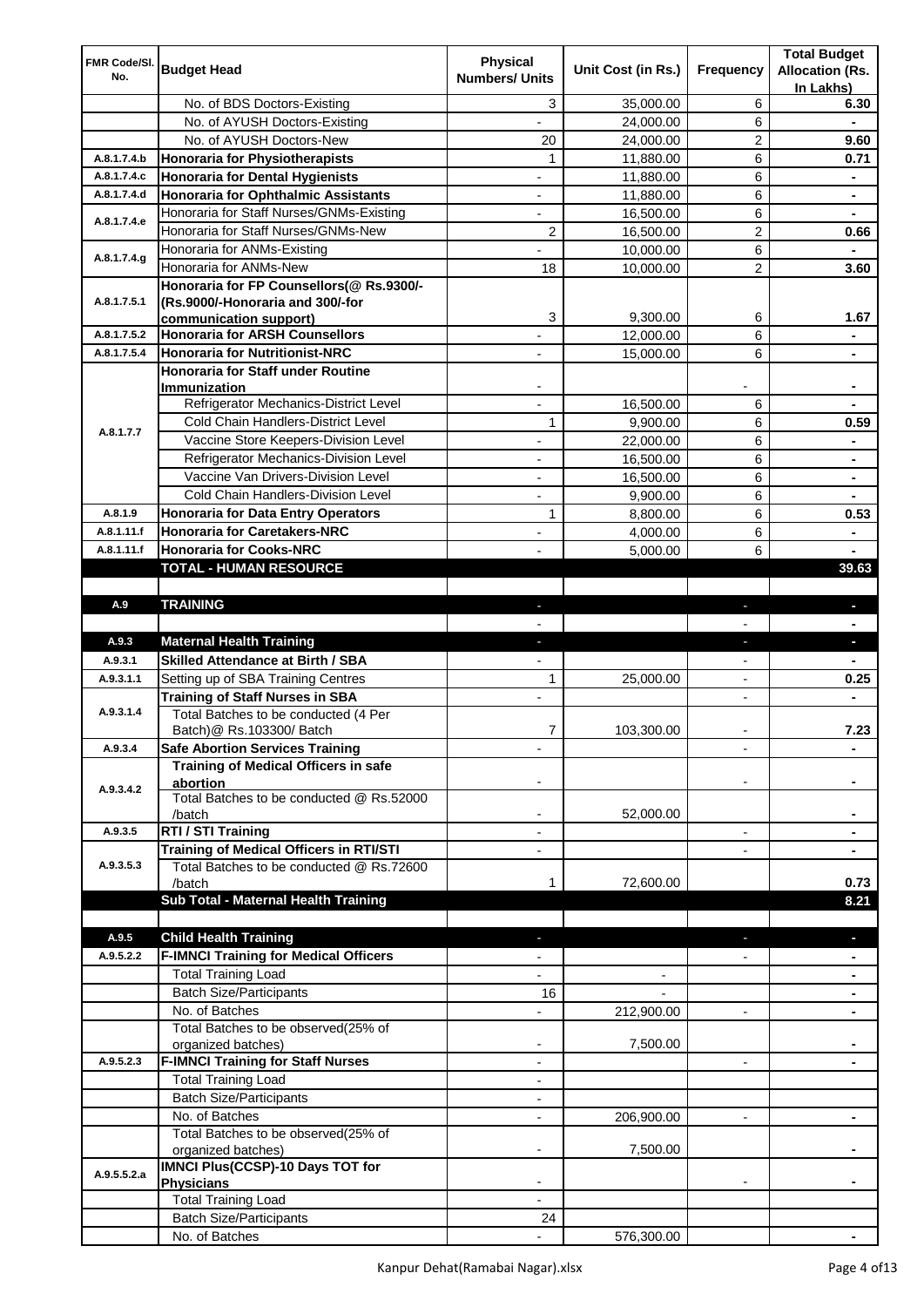| <b>FMR Code/SI.</b><br>No. | <b>Budget Head</b>                                                             | Physical<br><b>Numbers/ Units</b> | Unit Cost (in Rs.) | Frequency                | <b>Total Budget</b><br><b>Allocation (Rs.</b><br>In Lakhs) |
|----------------------------|--------------------------------------------------------------------------------|-----------------------------------|--------------------|--------------------------|------------------------------------------------------------|
|                            | Total Batches to be observed(25% of<br>organized batches)                      |                                   | 11,000.00          |                          |                                                            |
|                            | Sub Total- Child Health Training                                               |                                   |                    |                          |                                                            |
|                            |                                                                                |                                   |                    |                          |                                                            |
| A.9.7                      | Adolescent Reproductive and Sexual Health/<br><b>ARSH Training</b>             |                                   |                    |                          |                                                            |
|                            | <b>ARSH training for ANMs/LHVs</b>                                             |                                   |                    |                          |                                                            |
| A.9.7.4                    | Total Batches to be conducted@ Rs.71000/<br>Batch                              | 3                                 | 71,000.00          |                          | 2.13                                                       |
|                            | <b>Sub Total- ARSH Training</b>                                                |                                   |                    |                          | 2.13                                                       |
|                            |                                                                                |                                   |                    |                          |                                                            |
| A.9.8.4.2                  | <b>Clinical Establishment Act</b>                                              | 1                                 | 798,000.00         |                          | 7.98                                                       |
|                            |                                                                                |                                   |                    |                          |                                                            |
|                            | <b>TOTAL - Training</b>                                                        |                                   |                    |                          | 18.32                                                      |
| A.10                       | <b>PROGRAMME MANAGEMENT</b>                                                    |                                   |                    |                          |                                                            |
| A.10.2                     | <b>District Programme Management Support</b><br>Unit                           |                                   |                    |                          |                                                            |
|                            | <b>Contractual Staffs for DPMSU</b>                                            |                                   |                    |                          | ٠                                                          |
| A.10.2.1                   | Honoraria for District Programme Manager                                       | 1                                 | 32,700.00          | 6                        | 1.96                                                       |
| A.10.2.2                   | Honoraria for District Accounts Manager                                        | 1                                 | 26,650.00          | 6                        | 1.60                                                       |
| A.10.2.3                   | Honoraria for District Data Manager(District<br>Data cum Account Assistant)    | 1                                 | 18,150.00          | 6                        | 1.09                                                       |
| A.10.2.7                   | Honoraria for Office Assistant                                                 | 1                                 | 7,000.00           | 6                        | 0.42                                                       |
| A.10.2.8.1                 | Operational Expenses for DPMU unit                                             | 1                                 | 75,000.00          | 6                        | 4.50                                                       |
| A.10.2.8.2                 | Honoraria for District Community Process                                       |                                   |                    |                          |                                                            |
|                            | Manager<br><b>Sub Total - DPMU</b>                                             | 1                                 | 26,650.00          | 6                        | 1.60<br>11.17                                              |
|                            |                                                                                |                                   |                    |                          |                                                            |
| A.10.3                     | <b>Block Programme Management Unit (BPMU)</b>                                  |                                   |                    | $\overline{\phantom{a}}$ | ٠                                                          |
| A.10.3.1                   | Honoraria for Block Programme Managers                                         | 10                                | 20,000.00          | 6                        | 12.00                                                      |
| A.10.3.2                   | Honoraria for Block Accounts Managers                                          | 10                                | 10,000.00          | 6                        | 6.00                                                       |
|                            | <b>Sub Total - DPMU</b>                                                        | ٠                                 |                    | r                        | 18.00                                                      |
|                            |                                                                                |                                   |                    |                          |                                                            |
| A.10.6                     | <b>Concurrent Audit System</b><br>Budget For Block Units(Rs.1500 per           |                                   |                    |                          | ۰                                                          |
|                            | Block/Quarter)                                                                 | 10                                | 1,500.00           |                          | 0.60                                                       |
|                            | Budget For District (District HO Rs.<br>4500/Month)                            | 1                                 | 4,500.00           | 12                       | 0.54                                                       |
|                            | <b>Sub Total - Concurrent Audit</b>                                            |                                   |                    |                          | 1.14                                                       |
|                            |                                                                                |                                   |                    |                          |                                                            |
| A.10.7                     | <b>Mobility Support, Field Visits</b>                                          |                                   |                    | $\overline{\phantom{a}}$ | $\blacksquare$                                             |
| A.10.7.2                   | Mobility Support-DPMU/District (2 Vehicles<br>per District per month)          | 2                                 | 25,000.00          | 12                       | 6.00                                                       |
| A.10.7.3                   | Mobility Support-BPMU/Block (1 Vehicle per<br>District per Month)              | 10                                | 25,000.00          | 12                       | 30.00                                                      |
| A.10.7.4.1                 | Mobility Support for Div.PMU Division & AD<br>Offices( 1 vehicle per Division) |                                   | 25,000.00          | 12                       |                                                            |
|                            | Sub Total - Mobility Support, Field Visits                                     |                                   |                    |                          | 36.00                                                      |
|                            |                                                                                |                                   |                    |                          |                                                            |
|                            | <b>TOTAL - Programme Management</b>                                            |                                   |                    | ı                        | 66.31                                                      |
|                            |                                                                                |                                   |                    |                          |                                                            |
|                            | <b>GRAND TOTAL- RCH FLEXIPOOL</b>                                              | E.                                |                    | J,                       | 863.42                                                     |
|                            |                                                                                | $\blacksquare$                    |                    | $\overline{\phantom{a}}$ |                                                            |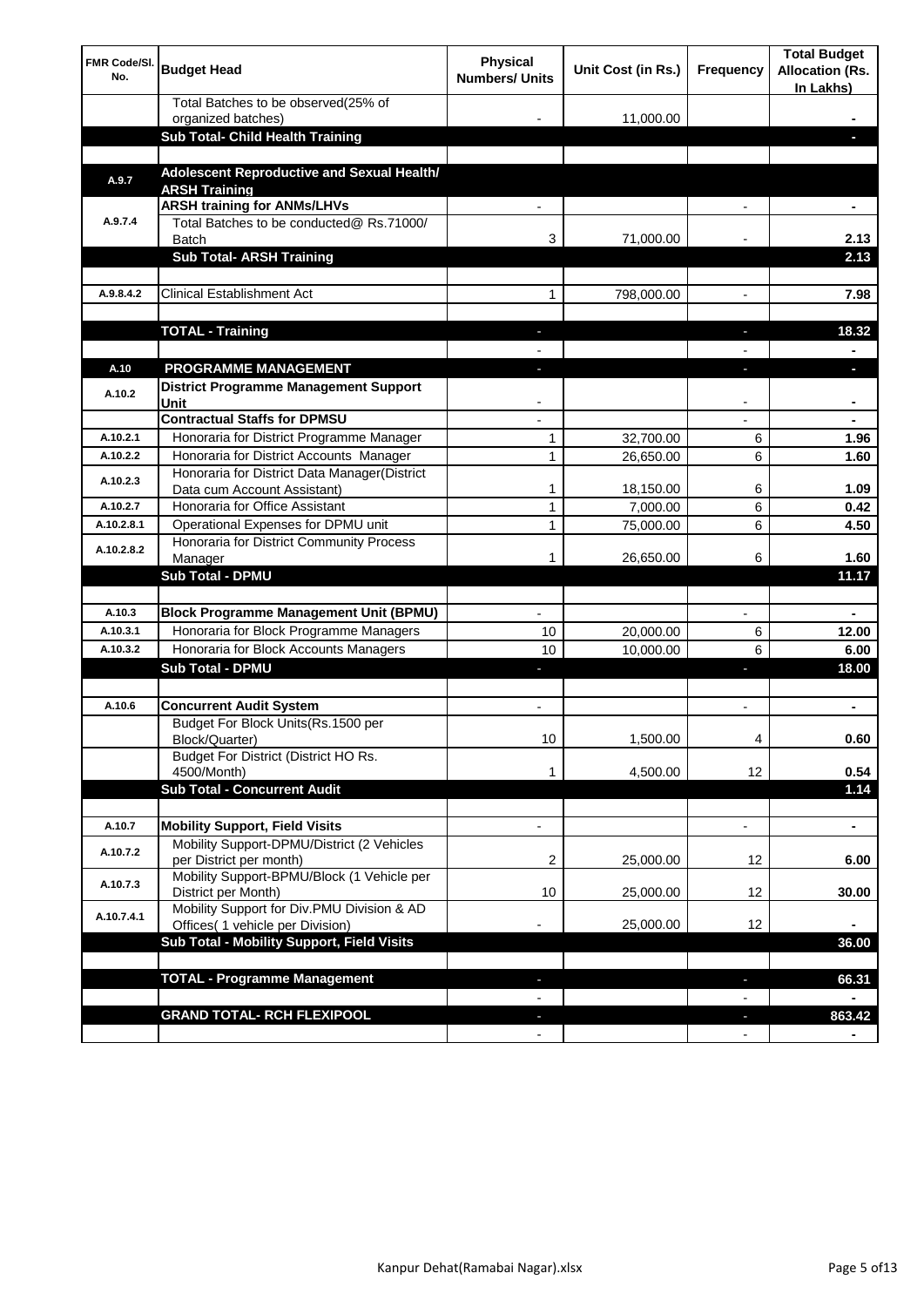| FMR Code/SI.<br>No. | <b>Budget Head</b>                                                                                                          | <b>Physical</b><br><b>Numbers/ Units</b> | Unit Cost (in Rs.) | Frequency                | <b>Total Budget</b><br><b>Allocation (Rs.</b><br>In Lakhs) |
|---------------------|-----------------------------------------------------------------------------------------------------------------------------|------------------------------------------|--------------------|--------------------------|------------------------------------------------------------|
| в                   | <b>MISSION FLEXIPOOL</b>                                                                                                    |                                          |                    | J,                       |                                                            |
| <b>B1</b>           | <b>ASHA</b>                                                                                                                 |                                          |                    |                          |                                                            |
| B1.1.1.4.2          | ASHA State Trainers - TOT (Module VI&VII)-                                                                                  |                                          |                    |                          |                                                            |
|                     | National Level-Cost of TA/DA                                                                                                |                                          | 15,000.00          |                          |                                                            |
| B1.1.3.3            | <b>Incentive for FP</b><br>Incentive for ASHA @ Rs. 1000 if a couple                                                        |                                          |                    |                          |                                                            |
| B1.1.3.3.1          | adopts permanent methods after 02<br>children(Assumed that 15.56 % clients<br>adopts permanent methods after 02             |                                          |                    |                          |                                                            |
|                     | children).                                                                                                                  | 559                                      | 1,000.00           |                          | 5.59                                                       |
| B1.1.3.5            | <b>Other incentive</b>                                                                                                      |                                          |                    | $\blacksquare$           |                                                            |
| B1.1.3.5.1          | On taking Complicated On pregnancy cases<br>or New born cases to the health facility<br>@Rs.150/- case (up to 3 cases/year) | 1,700                                    | 150.00             | 3                        | 7.65                                                       |
| B1.1.3.5.3          | Birth & Death Registration (For 30 birth & 9<br>deaths/ASHA) - Amount Approved 90% Only                                     | 1,700                                    | 180.00             |                          | 2.75                                                       |
|                     | TA/DA for attending Monthly Meetings                                                                                        |                                          |                    |                          |                                                            |
| B1.1.3.5.5          | @Rs.100/Meeting - Amount Approved 90%                                                                                       |                                          |                    |                          |                                                            |
|                     | Only                                                                                                                        | 1,700                                    | 100.00             | 12                       | 18.36                                                      |
|                     | Maternal Death Audit Information                                                                                            |                                          |                    |                          |                                                            |
| B1.1.3.5.6          | (@Rs.200/Case)-Amount Approved 50%<br>Only                                                                                  | 100                                      | 200.00             |                          | 0.10                                                       |
|                     | Incentives to ASHA Sangini(@Rs.150 for                                                                                      |                                          |                    |                          |                                                            |
| B1.1.3.5.12         | one field visit and 20 visits per month)                                                                                    |                                          | 3,000.00           | 10                       | ä,                                                         |
| B1.1.3.6            | <b>Other Activities</b>                                                                                                     | $\overline{\phantom{a}}$                 |                    | $\overline{a}$           | $\blacksquare$                                             |
| B1.1.3.6.1          | ASHA Divas/Annual ASHA Samellan-                                                                                            |                                          |                    |                          |                                                            |
|                     | (Amount Approved 70% Only)                                                                                                  | 1,700                                    | 250.00             |                          | 2.98                                                       |
|                     | <b>ASHA Payment Voucher</b>                                                                                                 | 1,700                                    | 25.00              |                          | 0.43                                                       |
| B1.1.3.6.3          | <b>ASHA Master Payment Register</b>                                                                                         | 10                                       | 150.00             |                          | 0.02                                                       |
|                     | <b>ASHA Sangini Format</b>                                                                                                  | 85                                       | 50.00              |                          | 0.04                                                       |
| B1.1.4              | Awards to ASHA's/Link workers                                                                                               | 10                                       | 5,000.00           | $\overline{a}$           | 0.50                                                       |
| B1.1.5              | <b>ASHA Resource Centre/ASHA Mentoring</b><br>Group<br>Mobility Costs ASHA Mentoring Group for                              | -                                        |                    | $\overline{\phantom{a}}$ | ۰                                                          |
| B1.1.5.4            | district*4 meetings@Rs.2500/meeting                                                                                         | 4                                        | 2,500.00           |                          | 0.10                                                       |
|                     | <b>Sub Total - ASHA</b>                                                                                                     |                                          |                    |                          | 38.51                                                      |
|                     |                                                                                                                             |                                          |                    |                          |                                                            |
| <b>B2</b>           | <b>Untied Funds</b>                                                                                                         |                                          |                    | п                        |                                                            |
| B <sub>2.1</sub>    | No. of CHCs/SDH and Amount Approved 71%<br>Only                                                                             | 10                                       | 50,000.00          | 1                        | 3.55                                                       |
| <b>B2.2</b>         | No. of PHCs and Amount Approved 93% Only                                                                                    | 26                                       | 25,000.00          | 1                        | 6.05                                                       |
|                     | No. of Sub Centres and Amount Approved                                                                                      |                                          |                    |                          |                                                            |
| B <sub>2.3</sub>    | 46% Only                                                                                                                    | 223                                      | 10,000.00          | 1                        | 10.26                                                      |
| <b>B2.4</b>         | No. of VHNSCs and Amount Approved 36%                                                                                       |                                          |                    |                          |                                                            |
|                     | Only                                                                                                                        | 612                                      | 10,000.00          | 1                        | 22.03                                                      |
|                     | <b>Sub Total - Untied Funds</b>                                                                                             |                                          |                    |                          | 41.89                                                      |
|                     |                                                                                                                             |                                          |                    |                          |                                                            |
| <b>B.3</b>          | <b>Annual Maintenance Grants</b>                                                                                            | J,                                       |                    | T                        | $\overline{\phantom{a}}$                                   |
| <b>B3.1</b>         | No. of CHCs and Amount Approved 70% Only                                                                                    | 10                                       | 100,000.00         | 1                        | 7.00                                                       |
| <b>B3.2</b>         | No. of PHCs and Amount Approved 69% Only                                                                                    | 24                                       | 50,000.00          | 1                        | 8.28                                                       |
| <b>B3.3</b>         | No. of Sub Centres and Amount Approved<br>49% Only                                                                          | 164                                      | 10,000.00          | 1                        | 8.04                                                       |
|                     | <b>Sub Total - AMG</b>                                                                                                      |                                          |                    | п                        | 23.32                                                      |
|                     |                                                                                                                             |                                          |                    |                          |                                                            |
| <b>B.6</b>          | <b>Corpus Grants to HMS/RKS</b>                                                                                             | J,                                       |                    | ı                        | $\overline{\phantom{a}}$                                   |
| B6.1                | District Hospitals (DH+DWH)                                                                                                 | 2                                        |                    | $\overline{\phantom{0}}$ |                                                            |
|                     | Amount Approved for District Hospitals                                                                                      |                                          |                    |                          | 3.66                                                       |
| B6.2                | No. of CHCs and Amount Approved 90% Only                                                                                    | 10                                       | 100,000.00         | 1                        | 9.00                                                       |
| B6.3                | No. of PHCs and Amount Approved 90% Only<br><b>Sub Total - HMS/RKS</b>                                                      | 26                                       | 50,000.00          | 1                        | 11.70<br>24.36                                             |
|                     |                                                                                                                             |                                          |                    |                          |                                                            |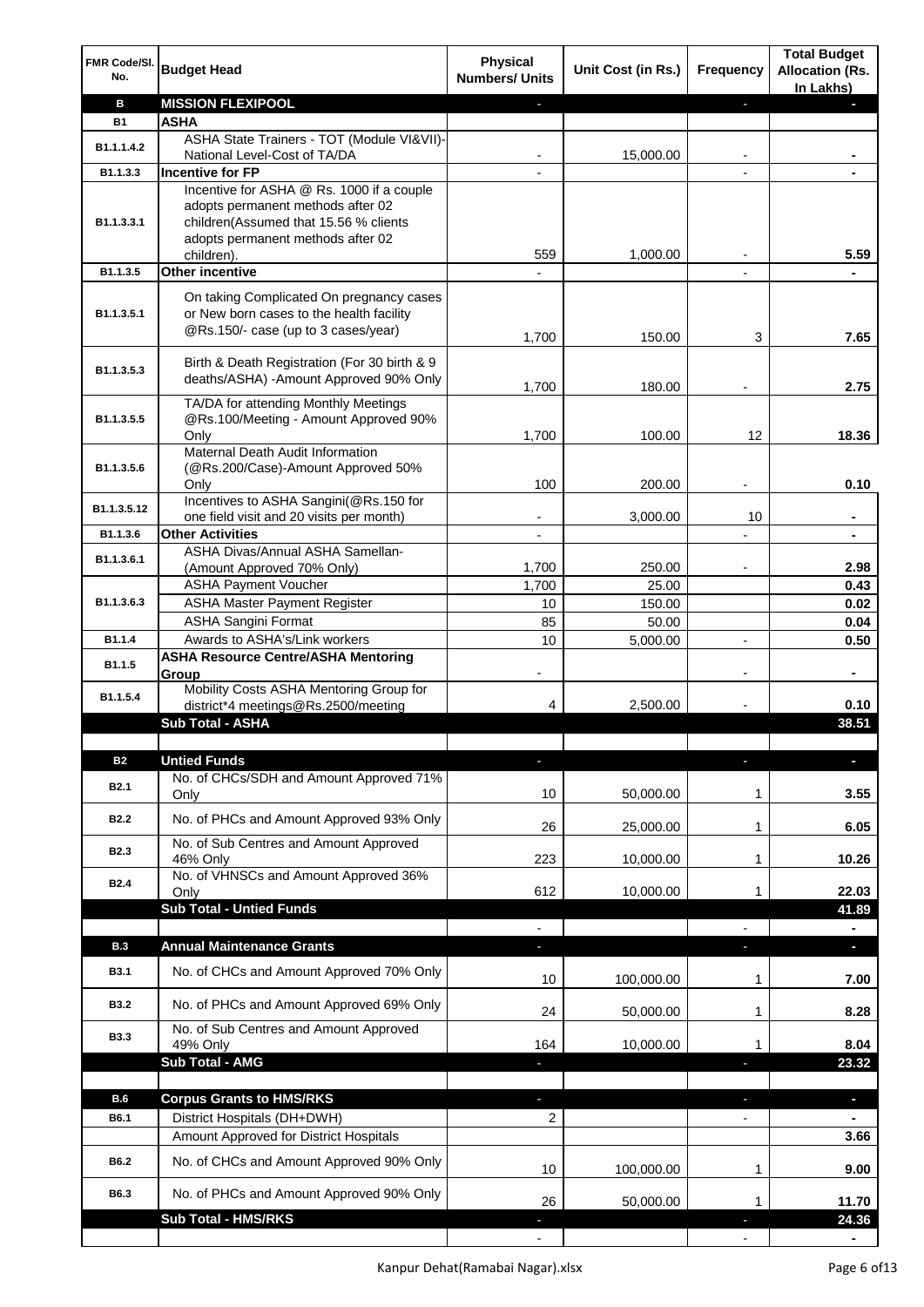| FMR Code/SI.<br>No. | <b>Budget Head</b>                                                                                                         | <b>Physical</b><br><b>Numbers/ Units</b> | Unit Cost (in Rs.) | Frequency                | <b>Total Budget</b><br><b>Allocation (Rs.</b><br>In Lakhs) |
|---------------------|----------------------------------------------------------------------------------------------------------------------------|------------------------------------------|--------------------|--------------------------|------------------------------------------------------------|
| <b>B9</b>           | <b>Mainstreaming of AYUSH</b>                                                                                              | ٠                                        |                    | ٠                        | ٠                                                          |
| <b>B.9.1</b>        | <b>Medical Officers (Only AYUSH)</b>                                                                                       | $\overline{\phantom{a}}$                 |                    | $\overline{\phantom{a}}$ |                                                            |
| B.9.1.1             | <b>Contractual Medical Officers</b>                                                                                        | 21                                       | 24,000.00          | 6                        | 30.24                                                      |
| <b>B.9.2</b>        | <b>AYUSH Pharmacists</b>                                                                                                   | 14                                       | 9,000.00           | 6                        | 7.56                                                       |
|                     | <b>Sub Total (AYUSH)</b>                                                                                                   | ٠                                        |                    | J,                       | 37.80                                                      |
| <b>B10</b>          | <b>IEC-BCC Activities</b>                                                                                                  | J,                                       |                    | J,                       | ٠                                                          |
|                     | Implementation of BCC/IEC Activities at                                                                                    |                                          |                    |                          |                                                            |
| <b>B.10.2</b>       | district level                                                                                                             |                                          |                    |                          | 3.00                                                       |
| B.10.5.2            | Printing of WIFS Cards, Referral Slips, etc                                                                                |                                          |                    | $\overline{\phantom{a}}$ | ٠                                                          |
|                     | WIFS Cards for School Children(No. of Cards)                                                                               |                                          | 4.00               |                          |                                                            |
|                     | Sub Total (IEC/BCC)                                                                                                        |                                          |                    |                          | 3.00                                                       |
|                     |                                                                                                                            |                                          |                    |                          |                                                            |
| <b>B15</b>          | <b>Planning, Implementation and Monitoring</b>                                                                             |                                          |                    |                          |                                                            |
| B15.2               | <b>Quality Assurance</b>                                                                                                   |                                          |                    |                          | ۰                                                          |
| B15.2.2             | <b>Quality Assurance Committees</b>                                                                                        |                                          |                    |                          | ۰                                                          |
|                     | <b>Division Level</b>                                                                                                      |                                          |                    |                          |                                                            |
|                     | One time establishment @ Rs. 1.00 Lakh/<br>Division (Amount Approved 50% Only)                                             |                                          | 100,000.00         | 1                        |                                                            |
|                     | Operational Expenses @Rs. 5000/month/                                                                                      |                                          |                    |                          |                                                            |
|                     | division (Amount Approved 50% Only)                                                                                        |                                          | 5,000.00           | 12                       |                                                            |
|                     | <b>District Level</b>                                                                                                      |                                          |                    |                          |                                                            |
|                     | One time establishment @ Rs. 1.00 Lakh/<br>District (Amount Approved 50% Only)                                             | 1                                        | 100,000.00         | 1                        | 0.50                                                       |
|                     | Operational Expenses @Rs. 5000/ Month/<br>District (Amount Approved 50% Only)                                              | 1                                        | 5,000.00           | 12                       | 0.30                                                       |
| B15.2.4             | <b>Review meetings</b>                                                                                                     | $\overline{a}$                           |                    | -                        | ۰                                                          |
| B15.2.4.2           | <b>Division Level</b>                                                                                                      |                                          |                    | $\overline{\phantom{a}}$ | ۰                                                          |
|                     | Review meetings @ Rs 10000/- per meeting<br>for 4 meeting per division (Amount Approved<br>50% Only)                       |                                          | 10,000.00          | 4                        |                                                            |
|                     | <b>District Level</b>                                                                                                      |                                          |                    |                          |                                                            |
|                     | Review meetings @ Rs 10000/- per meeting<br>for 4 meeting per District (Amount Approved<br>50% Only)                       | 1                                        | 10,000.00          | 4                        | 0.20                                                       |
| B15.2.5             | <b>Other Block Level Activities</b>                                                                                        |                                          |                    |                          |                                                            |
| B15.2.5.1           | Block QA visioning meeting (Orienting<br><b>Block Officials on Facility Solutions Levels-</b><br>Amount Approved 50% Only) | 1                                        | 35,000.00          | 1                        | 0.18                                                       |
| B15.2.5.2           | Quality Management System (QMS) training                                                                                   |                                          |                    |                          |                                                            |
|                     | workshop - (Amount Approved 50% Only)<br><b>Sub Total - Quality Assurance</b>                                              | 1                                        | 100,000.00         | 1<br>r                   | 0.50<br>1.68                                               |
|                     |                                                                                                                            |                                          |                    |                          | $\blacksquare$                                             |
| B15.3               | <b>Monitoring and Evaluation</b>                                                                                           |                                          |                    |                          |                                                            |
| B15.3.1.6.3         | Honoraria of Data Entry Operators for MCTS                                                                                 | 10                                       | 11,000.00          | 6                        | 6.60                                                       |
| B15.3.2             | <b>Computerization HMIS and E-governance</b>                                                                               |                                          |                    |                          | ä,                                                         |
|                     | HMIS Operational Cost (excluding HR & Trainings)-                                                                          |                                          |                    |                          |                                                            |
|                     | Expenses for Internet @1500/month/<br>computer for 951 Nos                                                                 | 11                                       | 1,500.00           | 12                       | 1.98                                                       |
|                     | Expenses for Internet Rs.750/pm/block<br>computer(new) for 820 Nos.                                                        | 10                                       | 750.00             | 12                       | 0.90                                                       |
| B15.3.2.1.a         | Expenses for Internet Data Card<br>@Rs.750/pm/Computer (new) for 75 Nos.                                                   | 1                                        | 750.00             | 12                       | 0.09                                                       |
|                     | Expenses for Internet Data Card<br>@Rs.750/pm/Computer (new) for 18 Nos.                                                   |                                          | 750.00             | 12                       |                                                            |
| B15.3.2.1.d         | Other Office and admin expenses                                                                                            |                                          |                    |                          |                                                            |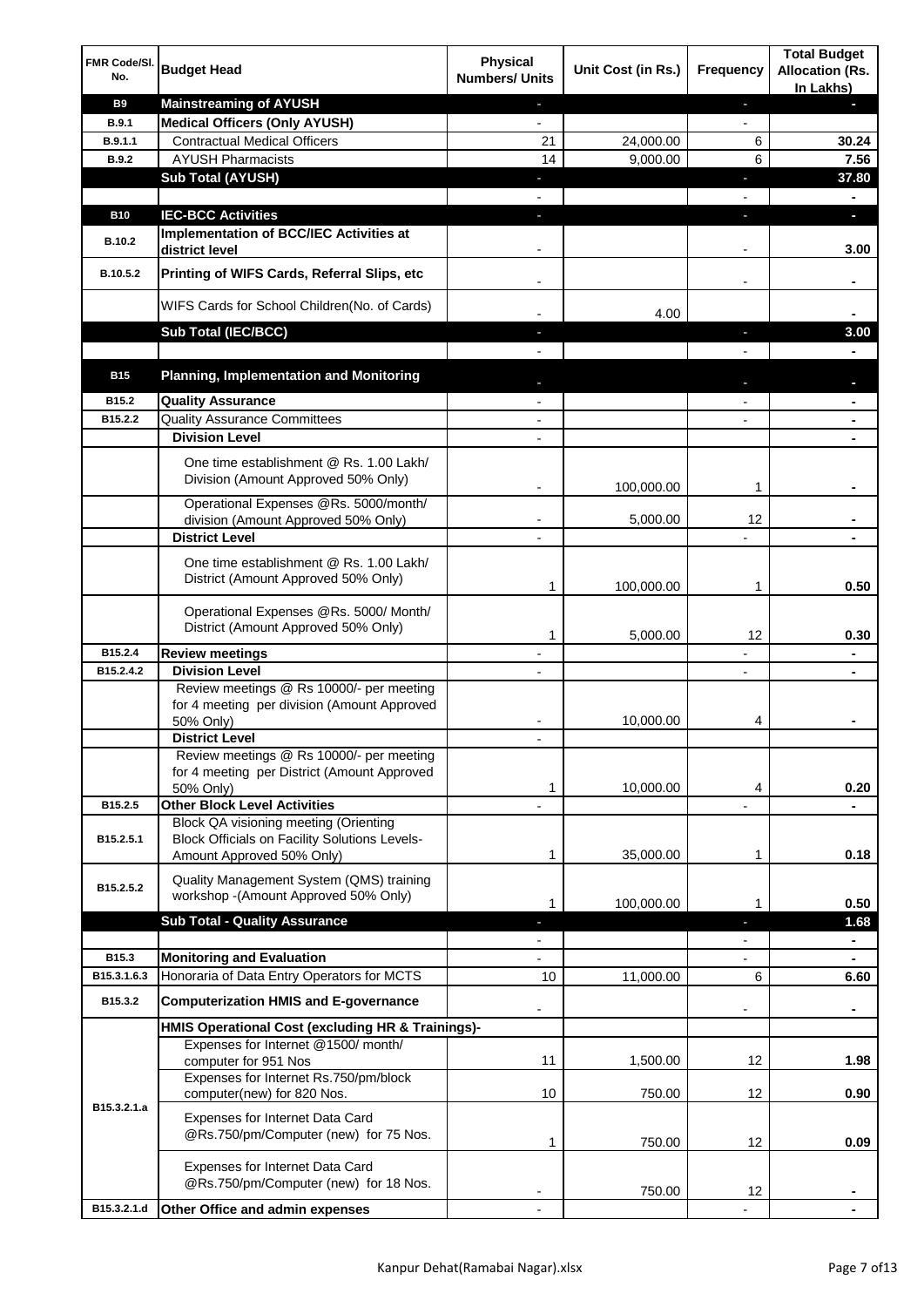| FMR Code/SI.<br>No.  | <b>Budget Head</b>                                                                                                | Physical<br><b>Numbers/ Units</b> | Unit Cost (in Rs.) | Frequency                     | <b>Total Budget</b><br><b>Allocation (Rs.</b><br>In Lakhs) |
|----------------------|-------------------------------------------------------------------------------------------------------------------|-----------------------------------|--------------------|-------------------------------|------------------------------------------------------------|
| B15.3.2.1.d.2        | Maintenance of Computers/AMC/etc -HMIS<br>(Block -PHC/CHC, CH, CMF (M/F) Old                                      |                                   |                    |                               |                                                            |
|                      | @Rs. 4000/unit for 951 no.<br>Purchase of computer consumables/Admin                                              | 11                                | 4,000.00           | 1                             | 0.44                                                       |
| B15.3.2.1.d.3        | Expenses @ Rs.1000.00 for 951 no.-Six                                                                             |                                   |                    |                               |                                                            |
|                      | Months<br>MCTS Operational Cost (excluding HR &                                                                   | 11                                | 1,000.00           | 6                             | 0.66                                                       |
| B15.3.2.2.a          | Trainings)                                                                                                        |                                   |                    |                               |                                                            |
|                      | Procurement of                                                                                                    |                                   |                    |                               |                                                            |
| B15.3.2.2.b          | computers/Printers/Cartridges, etc. -<br>@50,000.00/Computer Systems for 820 No.                                  | 10                                | 50,000.00          | 1                             | 5.00                                                       |
| B15.3.2.2.d          | Other Office and admin expenses                                                                                   |                                   |                    |                               |                                                            |
| B15.3.3              | @12,000.00 per year -820 No.(New)<br>Other M & E Activities                                                       | 10                                | 12,000.00          | 1                             | 1.20                                                       |
|                      | Review Meetings for MCTS @ Rs                                                                                     |                                   |                    |                               |                                                            |
| B15.3.3.5            | 4,000/meeting for 12 meetings                                                                                     | 1                                 | 4,000.00           | 12                            | 0.48                                                       |
|                      | <b>Sub Total - Monitoring and Evaluation</b>                                                                      |                                   |                    |                               | 17.35                                                      |
| <b>B.16</b>          | <b>PROCUREMENT</b>                                                                                                |                                   |                    |                               | $\blacksquare$<br>٠                                        |
| B16.1.1              | <b>Procurement of Equipments: MH</b>                                                                              |                                   |                    |                               | ٠                                                          |
| B16.1.1.2            | MVA / EVA Kits for Safe Abortion services                                                                         |                                   |                    |                               |                                                            |
|                      |                                                                                                                   | 2                                 | 2,500.00           | $\blacksquare$                | 0.05                                                       |
| B16.1.6<br>B16.1.6.1 | <b>Equipments for ARSH/ School Health</b><br>Equipments for ARSH Clinics (New)                                    |                                   | 15,000.00          | $\overline{\phantom{a}}$<br>1 | $\blacksquare$<br>٠                                        |
|                      | <b>Sub Total (Procurement of Equipments)</b>                                                                      |                                   |                    |                               | 0.05                                                       |
|                      |                                                                                                                   |                                   |                    |                               |                                                            |
| B.16.2.1             | Drugs & supplies for MH                                                                                           | $\blacksquare$                    |                    | $\overline{a}$                | $\blacksquare$                                             |
| B.16.2.1.2           | Drugs for Safe Abortion (No. of MMA<br>estimated in year 2013-14)                                                 | 33                                | 200.00             | $\blacksquare$                | 0.07                                                       |
| B.16.2.4             | <b>Supplies for IMEP</b>                                                                                          |                                   |                    | $\overline{a}$                |                                                            |
| B.16.2.4.1           | <b>Bio-Medical Waste Management-District</b><br>level                                                             | $\blacksquare$                    |                    | $\overline{\phantom{a}}$      | 5.95                                                       |
| B.16.2.4.2           | Bio-Medical Waste Management-CHC level                                                                            |                                   |                    |                               | 17.30                                                      |
| B.16.2.4.3           | Cleaning/Washing, House keeping and<br>Laundry Management - District Level<br>Cleaning/Washing, House keeping and |                                   |                    |                               | 9.78                                                       |
| B.16.2.4.4           | Laundry Management - CHC/PHC Level                                                                                |                                   |                    |                               | 14.69                                                      |
|                      | <b>ASHA Drug Kits</b>                                                                                             |                                   |                    |                               |                                                            |
| B.16.2.5.2           | Drug Kit replenishment for ASHAs @ Rs.<br>300/ASHA                                                                | 1,608                             | 300.00             |                               | 4.82                                                       |
| B.16.2.6             | Drugs & supplies for WIFS                                                                                         |                                   |                    | $\overline{\phantom{a}}$      |                                                            |
|                      | For Govt. & Govt. aided Schools (Classes VI<br>to XII)                                                            |                                   |                    |                               |                                                            |
|                      | <b>Total Beneficiaries</b>                                                                                        | 47,441                            |                    |                               |                                                            |
| B.16.2.6.1           | IFA Tables Required at District (<br>Beneficiary* 52 Tabs)                                                        | 2,466,926                         | 0.12               |                               | 2.96                                                       |
| B.16.2.6.2           | Albendazole Tablets Required at District<br>(Beneficiary *2 Tabs)                                                 | 94,882                            | 1.00               |                               | 0.95                                                       |
| B.16.2.7             | Drugs & Supplies under SHP                                                                                        |                                   |                    |                               |                                                            |
|                      | <b>For Aganwadi Centres</b>                                                                                       | $\blacksquare$                    |                    |                               | ٠                                                          |
|                      | Expected No. of Children at AWCs                                                                                  | 37,550                            |                    |                               | ٠                                                          |
|                      | No. of IFA Bottles (One bottle of 100<br>ml./child)                                                               | 37,550                            | 10.00              |                               | 3.76                                                       |
|                      | Albendazole Tablets (2 tablets per Child)                                                                         | 75,100                            | 1.00               |                               | 0.75                                                       |
|                      | For Primary Schools(For Govt. & Govt.                                                                             |                                   |                    |                               |                                                            |
|                      | aided Schools Classes I to V)<br>Expected No. of Children in Schools                                              | 84,994                            |                    |                               |                                                            |
|                      | No. of Tablets Required at District (52                                                                           |                                   |                    |                               |                                                            |
|                      | Tabs./ Beneficiary)                                                                                               | 4,419,667                         | 0.12               |                               | 5.30                                                       |
|                      | No. of Tablets Required at District (2 Tabs./<br>Beneficiary)                                                     | 169,987                           | 1.00               |                               | 1.70                                                       |
|                      | <b>Medicines for Teams</b>                                                                                        |                                   |                    |                               |                                                            |
|                      | No. of Blocks                                                                                                     | 10                                |                    |                               |                                                            |
|                      | First Time Medicines For Teams (2 Teams<br>in Each Block)                                                         | 20                                | 18,000.00          |                               | 3.60                                                       |
|                      |                                                                                                                   |                                   |                    |                               |                                                            |
|                      | Sub Total (Procurement of Drugs & Supplies)                                                                       |                                   |                    |                               | 71.63                                                      |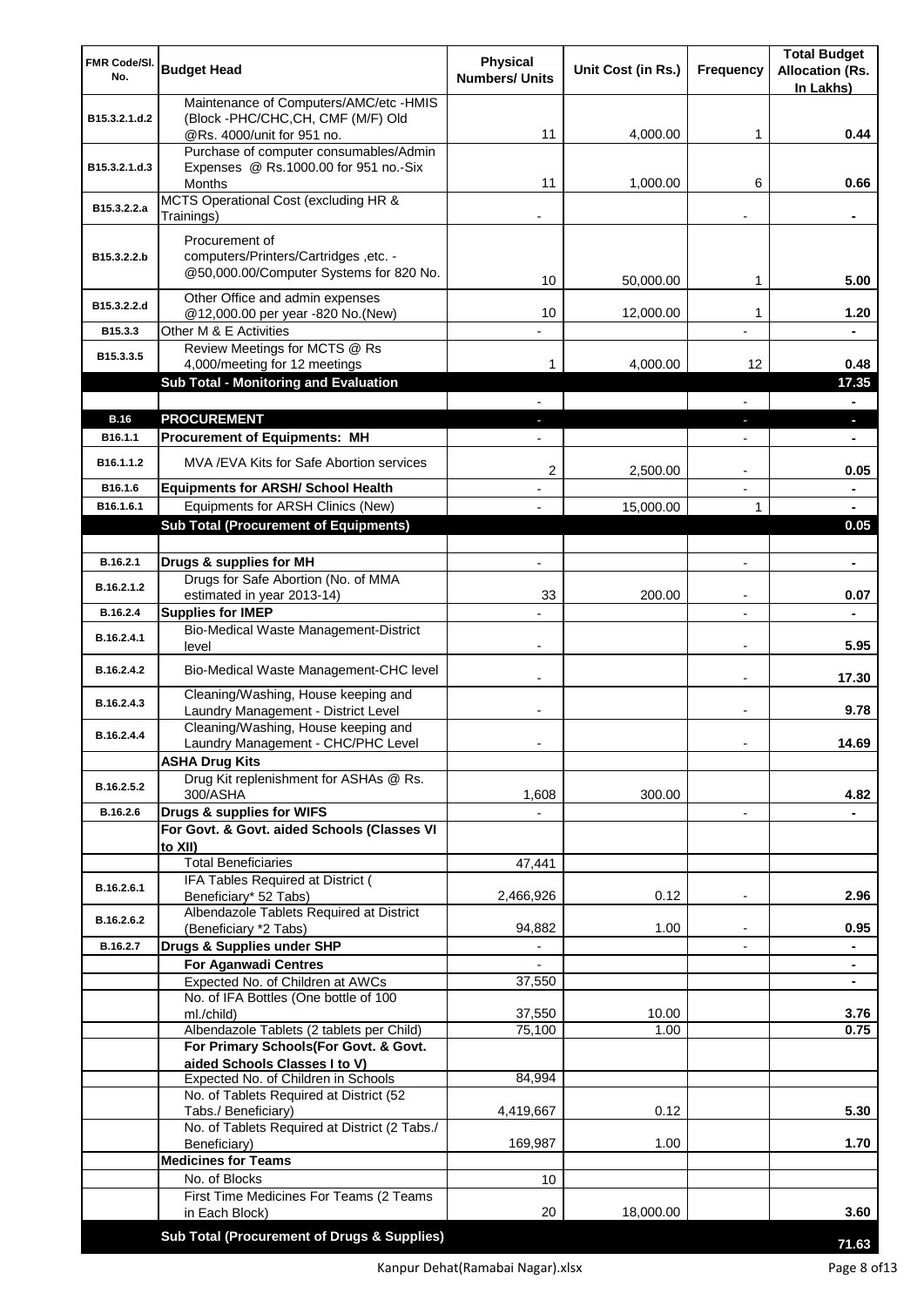| FMR Code/SI.<br>No. | <b>Budget Head</b>                                                                    | <b>Physical</b><br><b>Numbers/ Units</b> | Unit Cost (in Rs.) | Frequency      | <b>Total Budget</b><br><b>Allocation (Rs.</b><br>In Lakhs) |
|---------------------|---------------------------------------------------------------------------------------|------------------------------------------|--------------------|----------------|------------------------------------------------------------|
| <b>B.17</b>         | <b>Drugs Warehouses/Logistics Management</b>                                          |                                          |                    |                |                                                            |
|                     | Honoraria of Staff at Regional Drug                                                   |                                          |                    |                |                                                            |
|                     | Warehouse                                                                             |                                          |                    |                |                                                            |
|                     | Accountant                                                                            |                                          | 10,000.00          | 6              |                                                            |
|                     | Computer Operator Cum Store Keeper                                                    |                                          | 10,000.00          | 6              |                                                            |
|                     | Fork-Lift Operator cum Mechanic                                                       |                                          | 6,500.00           | 6              |                                                            |
| <b>B.17.1</b>       | Fourth class / Loader                                                                 |                                          | 6,500.00           | 6              |                                                            |
|                     | Generator Operator cum Electrician                                                    |                                          | 5,000.00           | 6              |                                                            |
|                     | Sweeper                                                                               |                                          | 3,500.00           | 6              |                                                            |
|                     | <b>Armed Guards</b>                                                                   |                                          | 6,335.00           | 6              |                                                            |
|                     | <b>General Guards</b>                                                                 |                                          | 5,157.00           | 6              |                                                            |
|                     | Gardener                                                                              |                                          | 3,000.00           | 6              |                                                            |
|                     | Honoraria of Staff at District Drug<br>Warehouse                                      |                                          |                    |                |                                                            |
|                     | Computer Operator Cum Store Keeper                                                    | 1                                        | 10,000.00          | 6              | 0.60                                                       |
| <b>B.17.3</b>       | Generator Operator Cum Mechanic/Electricia                                            | $\mathbf{1}$                             | 5,000.00           | 6              | 0.30                                                       |
|                     | Loader                                                                                | 1                                        | 5,000.00           | 6              | 0.30                                                       |
|                     | Choukidar                                                                             | 1                                        | 5,000.00           | 6              | 0.30                                                       |
|                     | Part-time Sweeper                                                                     | 1                                        | 2,500.00           | 6              | 0.15                                                       |
| B.17.4.1            | <b>Operational Cost for Regional Drug ware</b>                                        |                                          |                    |                | ۰                                                          |
|                     | House<br><b>Electricity Charges</b>                                                   |                                          |                    |                | ۰                                                          |
|                     | <b>Telephone Charges</b>                                                              |                                          |                    |                | ۰                                                          |
|                     | POL & Maintenance of DG Sets                                                          |                                          |                    |                | ۰                                                          |
|                     | Stationary                                                                            |                                          |                    |                | ٠                                                          |
|                     | Contingency                                                                           |                                          |                    |                |                                                            |
|                     | <b>Sub Total-Drug Ware Houses</b>                                                     |                                          |                    |                | 1.65                                                       |
|                     |                                                                                       |                                          |                    |                |                                                            |
|                     | <b>GRAND TOTAL- MISSION FLEXIPOOL</b>                                                 |                                          |                    | ı              | 261.23                                                     |
|                     |                                                                                       |                                          |                    |                |                                                            |
| C                   | <b>IMMUNISATION</b>                                                                   |                                          |                    |                |                                                            |
| C.1                 | RI strengthening project (Review meeting,<br>Mobility support, Outreach services etc) |                                          |                    |                |                                                            |
| C.1.a               | Mobility Support for supervision for district                                         |                                          |                    |                |                                                            |
|                     | level officers @Rs 250000/- Year                                                      | 1                                        | 250,000.00         |                | 2.50                                                       |
| C.1.b               | Mobility support for supervision at State<br>level                                    |                                          |                    |                |                                                            |
|                     | Printing and dissemination of Immunization                                            |                                          |                    |                |                                                            |
| C.1.c               | cards, tally sheets, monitoring forms etc.@                                           |                                          |                    |                |                                                            |
|                     | Rs 10 /- Beneficiary                                                                  | 57,240                                   | 10.00              |                | 5.72                                                       |
|                     | Support for Quarterly State level review                                              |                                          |                    |                |                                                            |
| C.1.d               | meetings of district officer                                                          |                                          |                    | $\blacksquare$ |                                                            |
|                     | Quarterly review meetings exclusive for RI                                            |                                          |                    |                |                                                            |
| C.1.e               | at district level with Block Mos, CDPO, and                                           |                                          |                    |                |                                                            |
|                     | other stake holders (@ Rs 100/- per<br>participant(5 participant / block)             | 200                                      | 100.00             |                | 0.20                                                       |
|                     | Quarterly review meetings exclusive for RI                                            |                                          |                    |                |                                                            |
|                     | at block level @Rs 50/- per person as                                                 |                                          |                    |                |                                                            |
| C.1.f               | honorarium/Asha(For travel) & Rs 25 per                                               |                                          |                    |                |                                                            |
|                     | person at the disposal of MOIC for meeting                                            |                                          |                    |                |                                                            |
|                     | expenses (Refreshment, stationery and                                                 |                                          |                    |                |                                                            |
|                     | mis.)<br>Focus on slum & underserved areas in                                         | 6,800                                    | 75.00              |                | 5.10                                                       |
|                     | urban areas/alternative vaccinator for slums                                          |                                          |                    |                |                                                            |
|                     | (Hiring of ANM @ 450/-per session for four                                            |                                          |                    |                |                                                            |
| C.1.g               | sessions/month/slum of 10000 population                                               |                                          |                    |                |                                                            |
|                     | and Rs.300/ month as contingency per slum                                             |                                          |                    |                |                                                            |
|                     | i.e.Rs.2100/-month/slum of 10000                                                      |                                          |                    |                |                                                            |
|                     | population)                                                                           |                                          | 2,100.00           |                |                                                            |
| C.1.h               | Mobilization of children through ASHA or<br>other mobilizers(@Rs 150/-per session)    | 23,028                                   | 150.00             | $\overline{a}$ | 34.54                                                      |
|                     | Alternative vaccine delivery in hard to reach                                         |                                          |                    |                |                                                            |
| C.1.i               | areas(@Rs 150/-per session)                                                           | 432                                      | 150.00             | $\overline{a}$ | 0.65                                                       |
| C.1.j               | Alternative Vaccine Delivery in other                                                 |                                          |                    |                |                                                            |
|                     | areas(@Rs. 75/- per session)                                                          | 21,636                                   | 75.00              |                | 16.23                                                      |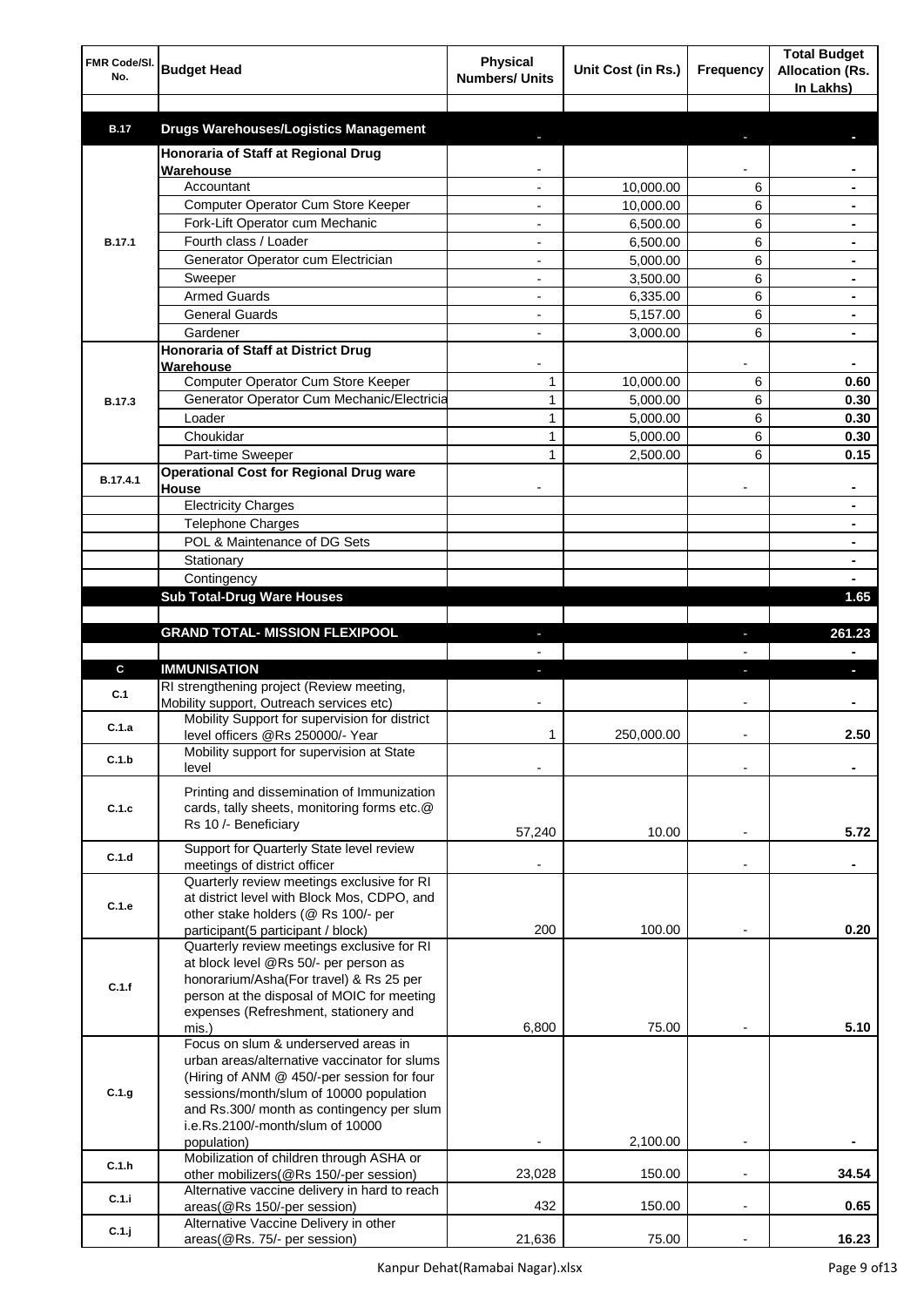| FMR Code/SI.<br>No. | <b>Budget Head</b>                                                                   | Physical<br><b>Numbers/ Units</b> | Unit Cost (in Rs.) | Frequency                     | <b>Total Budget</b><br><b>Allocation (Rs.</b><br>In Lakhs) |
|---------------------|--------------------------------------------------------------------------------------|-----------------------------------|--------------------|-------------------------------|------------------------------------------------------------|
| C.1.k               | To develop micro plan at sub-centre level(@<br>Rs 100/- per sub centre)              | 223                               | 100.00             |                               | 0.22                                                       |
| C.1.1               | For consolidation of micro plans at block<br>level (@ Rs 1000/-per block per PHC and |                                   |                    |                               |                                                            |
|                     | Rs 2000/- per district)<br>POL for vaccine delivery from State to                    | 12                                | 1,000.00           |                               | 0.12                                                       |
| C.1.m               | district and from district to PHC/CHCs(@ Rs<br>150000/- per district per year)       | 1                                 | 150,000.00         |                               | 1.50                                                       |
|                     | Consumables for computer including                                                   |                                   |                    |                               |                                                            |
| C.1.n               | provision for internet access for RIMS (@<br>Rs 400/- per month per district)        | 1                                 | 400.00             | 12                            | 0.05                                                       |
| C.1.o               | Red/Black plastic bags etc.(@ Rs 3 per bag                                           |                                   |                    |                               |                                                            |
|                     | and 2 bags per session)<br>Hub Cutter/Bleach/Hypochlorite solution/                  | 24,179                            | 3.00               | 2                             | 1.45                                                       |
| C.1.p               | Twin buckets(@ Rs 1200/- per PHC/CHC                                                 |                                   |                    |                               |                                                            |
|                     | per year)                                                                            | 12                                | 1,200.00           |                               | 0.14                                                       |
| C.1.q               | Safety Pits(@ Rs 5250/- per pit)                                                     | 4                                 | 5,250.00           |                               | 0.21                                                       |
|                     | Other Specific requirement<br>Fund for annual maintenance operation of               |                                   |                    | $\blacksquare$                |                                                            |
|                     | WIC/WIF at division level @ Rs.40000/unit                                            |                                   |                    |                               |                                                            |
|                     | of WIC/WIF                                                                           |                                   | 40,000.00          |                               |                                                            |
|                     | POL for generators and operational                                                   |                                   |                    |                               |                                                            |
| C.1.r               | expenses at divisional vaccine storage point                                         |                                   |                    |                               |                                                            |
|                     | @ Rs 2.00 Lakhs/ year/division vaccine<br>store points                               |                                   | 200,000.00         |                               |                                                            |
|                     | Electricity bill for WIC/WIF AT state and                                            |                                   |                    |                               |                                                            |
|                     | divisional level @ Rs 1.50Lakhs/year                                                 |                                   |                    |                               |                                                            |
|                     | /division store points                                                               |                                   | 150,000.00         |                               |                                                            |
| C.2                 | <b>AEFI Kits</b>                                                                     | 55                                | 200.00             |                               | 0.11                                                       |
| C.2.2               | <b>Salary of Contractual Staffs</b><br>Computer Assistants at District level         | $\mathbf{1}$                      | 10,000.00          | $\overline{\phantom{a}}$<br>6 | 0.60                                                       |
| C.3                 | <b>Training under Immunisation</b>                                                   | $\overline{a}$                    |                    | $\overline{a}$                |                                                            |
|                     | District level Orientation training including                                        |                                   |                    |                               |                                                            |
|                     | Hep B, Measles, AEFI & JE(wherever                                                   |                                   |                    |                               |                                                            |
|                     | required) for 2 days ANM, Multi Purpose                                              |                                   |                    |                               |                                                            |
| C.3.1               | Health Worker (Male), LHV, Health                                                    |                                   |                    |                               |                                                            |
|                     | Assistant (Male/Female), Nurse Midwives,<br>BEEs & other staff (as per RCH norms) @  |                                   |                    |                               |                                                            |
|                     | Rs 46200/batch                                                                       | 11                                | 46,200.00          |                               | 5.08                                                       |
|                     | Three day training including Hep B, Measles                                          |                                   |                    |                               |                                                            |
| C.3.2               | & JE(wherever required) of Medical Officers                                          |                                   |                    |                               |                                                            |
|                     | of RI using revised MO training module) @<br>Rs 65600/ batch                         | 5                                 | 65,600.00          |                               | 3.28                                                       |
|                     | Two days cold chain handlers training for                                            |                                   |                    |                               |                                                            |
| C.3.4               | block level cold chain handlers by State and                                         |                                   |                    |                               |                                                            |
|                     | district cold chain officers @ Rs                                                    |                                   |                    |                               |                                                            |
|                     | 26600/batch<br>One day training of block level data handlers                         | 11                                | 26,600.00          |                               | 2.93                                                       |
|                     | by DIOs and District cold chain officer to                                           |                                   |                    |                               |                                                            |
| C.3.5               | train about the reporting formats of                                                 |                                   |                    |                               |                                                            |
|                     | immunization @ Rs 300/ person                                                        | 11                                | 300.00             | $\overline{\phantom{a}}$      | 0.03                                                       |
| C.3.6               | Intensified immunization training of front                                           | 13                                | 86,660.00          | $\blacksquare$                | 11.27                                                      |
| C.4                 | line workers @ Rs 86660/batch<br><b>Cold Chain Maintenance</b>                       |                                   |                    |                               |                                                            |
|                     | Cold chain maintenance at PHC/CHC Level                                              |                                   |                    |                               |                                                            |
|                     | (@Rs. 750/PHC/CHC per year)                                                          | 11                                | 750.00             |                               | 0.08                                                       |
|                     | Cold chain maintenance at District Level                                             |                                   |                    |                               |                                                            |
|                     | (@Rs. 15000/year)<br>Asha Incentives- for full immunization @                        | 1                                 | 15,000.00          |                               | 0.15                                                       |
|                     | RS.100 per child for full immunization in first                                      |                                   |                    |                               |                                                            |
| C.5                 | year and Rs.50 per child for ensuring                                                |                                   |                    |                               |                                                            |
|                     | complete immunization up to 2nd year of                                              |                                   |                    |                               |                                                            |
|                     | age.(94.22% of the fund)                                                             | 48,000                            | 150.00             |                               | 67.84                                                      |
|                     | <b>TOTOAL - ROUTINE IMMUNIZATION</b>                                                 |                                   |                    | r.                            | 160.00                                                     |
| D                   | <b>National Disease Control Programmes</b>                                           |                                   |                    |                               |                                                            |
|                     |                                                                                      |                                   |                    |                               |                                                            |
| Е                   | <b>Integrated Disease Surveillance Project</b><br>(IDSP)                             |                                   |                    |                               |                                                            |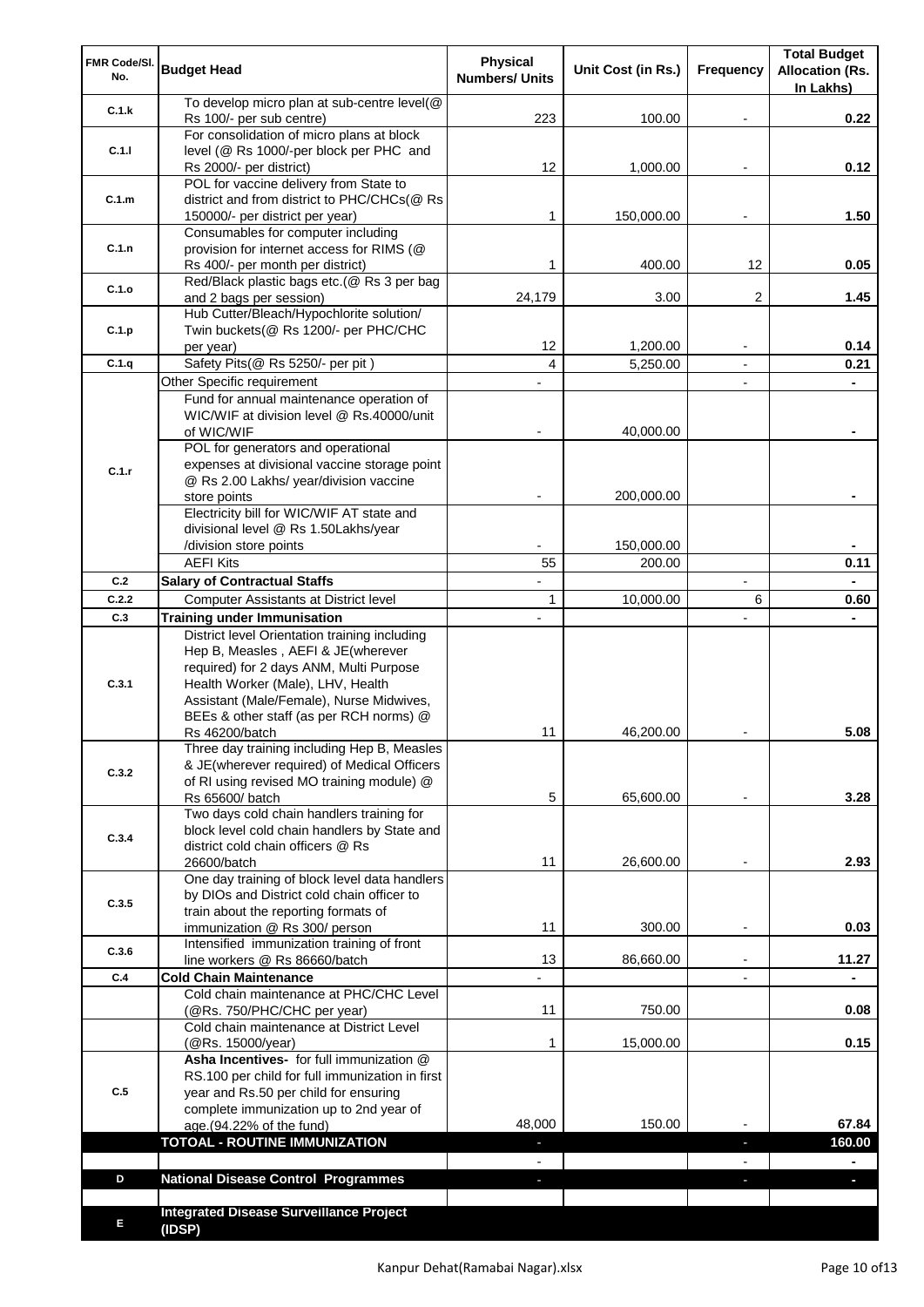| FMR Code/SI.<br>No. | <b>Budget Head</b>                                                                   | <b>Physical</b><br><b>Numbers/ Units</b> | Unit Cost (in Rs.) | Frequency | <b>Total Budget</b><br><b>Allocation (Rs.</b><br>In Lakhs) |
|---------------------|--------------------------------------------------------------------------------------|------------------------------------------|--------------------|-----------|------------------------------------------------------------|
| E.1                 | Operational Costs (Rs. 25000/0 per Month)<br>including 10 Medical Colleges           |                                          |                    |           | 3.00                                                       |
| E.2                 |                                                                                      |                                          |                    |           |                                                            |
|                     | Remuneration for Contractual Human Resource                                          |                                          |                    |           |                                                            |
| E.2.1               | Epidemiologist (Rs. 27500-44000)                                                     |                                          |                    |           | 3.96                                                       |
| E.2.2               | Microbiologist (Rs. 27500-44000)                                                     |                                          |                    |           |                                                            |
| E.3.2               | Data Manager (Rs. 18000 per Mth)                                                     |                                          |                    |           | 2.16                                                       |
| E.3.3               | Data Entry Operator (Rs. 11000/mth)                                                  |                                          |                    |           | 1.32                                                       |
|                     | <b>Training</b><br>Medical Officers (3 days) @ Rs 50000 /                            |                                          |                    |           |                                                            |
|                     | Batch, for one batch                                                                 |                                          |                    |           | ۰                                                          |
| E.8                 | Hospital Pharmacists/Nurses Training (1                                              |                                          |                    |           |                                                            |
|                     | day) @ Rs.38000 / Batch for 1 batch                                                  |                                          |                    |           |                                                            |
|                     | One Day Training of Medical College Doctors                                          |                                          |                    |           |                                                            |
| E.8                 | Costs on account of Newly Formed Districts                                           |                                          |                    |           |                                                            |
|                     | <b>TOTAL-IDSP</b>                                                                    |                                          |                    |           | 10.44                                                      |
|                     |                                                                                      |                                          |                    |           |                                                            |
| F                   | <b>National Vector Borne Disease Control</b>                                         |                                          |                    |           |                                                            |
| F.1.1               | Programme (NVBDCP)<br><b>Malaria</b>                                                 |                                          |                    |           |                                                            |
| F.1.1.b             | <b>ASHA Incentives</b>                                                               |                                          |                    |           |                                                            |
|                     | Monitoring, Evaluation & Supervision &                                               |                                          |                    |           | 1.75                                                       |
| F.1.1.d             | Epidemic preparedness including mobility                                             |                                          |                    |           | 1.50                                                       |
| F.1.1.e             | <b>IEC/BCC</b>                                                                       |                                          |                    |           | 0.42                                                       |
| F.1.1.g             | <b>Training/Capacity Building</b>                                                    |                                          |                    |           | 0.25                                                       |
|                     | Sub Total - Malaria                                                                  |                                          |                    |           | 3.92                                                       |
| F.1.2               | Dengue & Chikungunya                                                                 |                                          |                    |           |                                                            |
| F.1.2.a(iⅈ)         | Strengthening Surveillance for Apex Referral<br>Lab & Sentinel Surveillance Hospital |                                          |                    |           |                                                            |
| F.1.2.c             | Monitoring/Supervision and Rapid Response                                            |                                          |                    |           | 0.50                                                       |
| F.1.2.d             | <b>Epidemic Preparedness</b>                                                         |                                          |                    |           | 0.10                                                       |
| F.1.2.e             | Case Management                                                                      |                                          |                    |           | 0.20                                                       |
| F.1.2.f             | Vector Control And Environmental<br>Management                                       |                                          |                    |           |                                                            |
| F.1.2.g             | IEC/ BCC for Social Mobilization                                                     |                                          |                    |           | 0.30                                                       |
| F.1.2.i             | Training/Workshop                                                                    |                                          |                    |           | 0.30                                                       |
|                     | Sub Total - Dengue & Chikungunya                                                     |                                          |                    |           | 1.40                                                       |
| F.1.3               | <b>AES/JE</b>                                                                        |                                          |                    |           |                                                            |
|                     | Strengthening of Sentinel sites which will                                           |                                          |                    |           |                                                            |
| F.1.3.a             | include Diagnostics and Case Management,<br>supply of kits by Gol                    |                                          |                    |           | 5.50                                                       |
|                     | IEC / BCC Activities & printing material                                             |                                          |                    |           |                                                            |
| F.1.3.b             | pertaining to JE / AES                                                               |                                          |                    |           | 2.40                                                       |
|                     | Capacity Building in case management of                                              |                                          |                    |           |                                                            |
| F.1.3.c             | Medical Officer and paramedical from                                                 |                                          |                    |           |                                                            |
|                     | PHC/CHC at district level.                                                           |                                          |                    |           | 0.50                                                       |
| F.1.3.d             | Monitoring and supervision                                                           |                                          |                    |           | 1.00                                                       |
| F.1.3.e             | Procurement of Insecticides (Technical<br>Malathion)                                 |                                          |                    |           | 1.15                                                       |
| F.1.3.f             | Thermal Fog Machine (Small) @ 0.85<br>lac/machine                                    |                                          |                    |           |                                                            |
|                     | Operational cost for Malathion fogging (As                                           |                                          |                    |           |                                                            |
| F.1.3.g             | per Availability of 3 MT Technical Malathion                                         |                                          |                    |           |                                                            |
|                     | per district)<br>Paediatric ICU Establishment and HR &                               |                                          |                    |           | 0.15                                                       |
| $F.1.3.$ j          | operational cost for Paediatric ICU in                                               |                                          |                    |           |                                                            |
|                     | <b>Endemic Districts</b>                                                             |                                          |                    |           | $\overline{\phantom{a}}$                                   |
|                     | ASHA Insentivization for sensitizing                                                 |                                          |                    |           |                                                            |
| F.1.3.k             | community                                                                            |                                          |                    |           | 0.10                                                       |
|                     | Sub Total - AES/JE                                                                   |                                          |                    |           | 10.80                                                      |
| F.1.4               | <b>Lymphatic Filariasis</b>                                                          |                                          |                    |           |                                                            |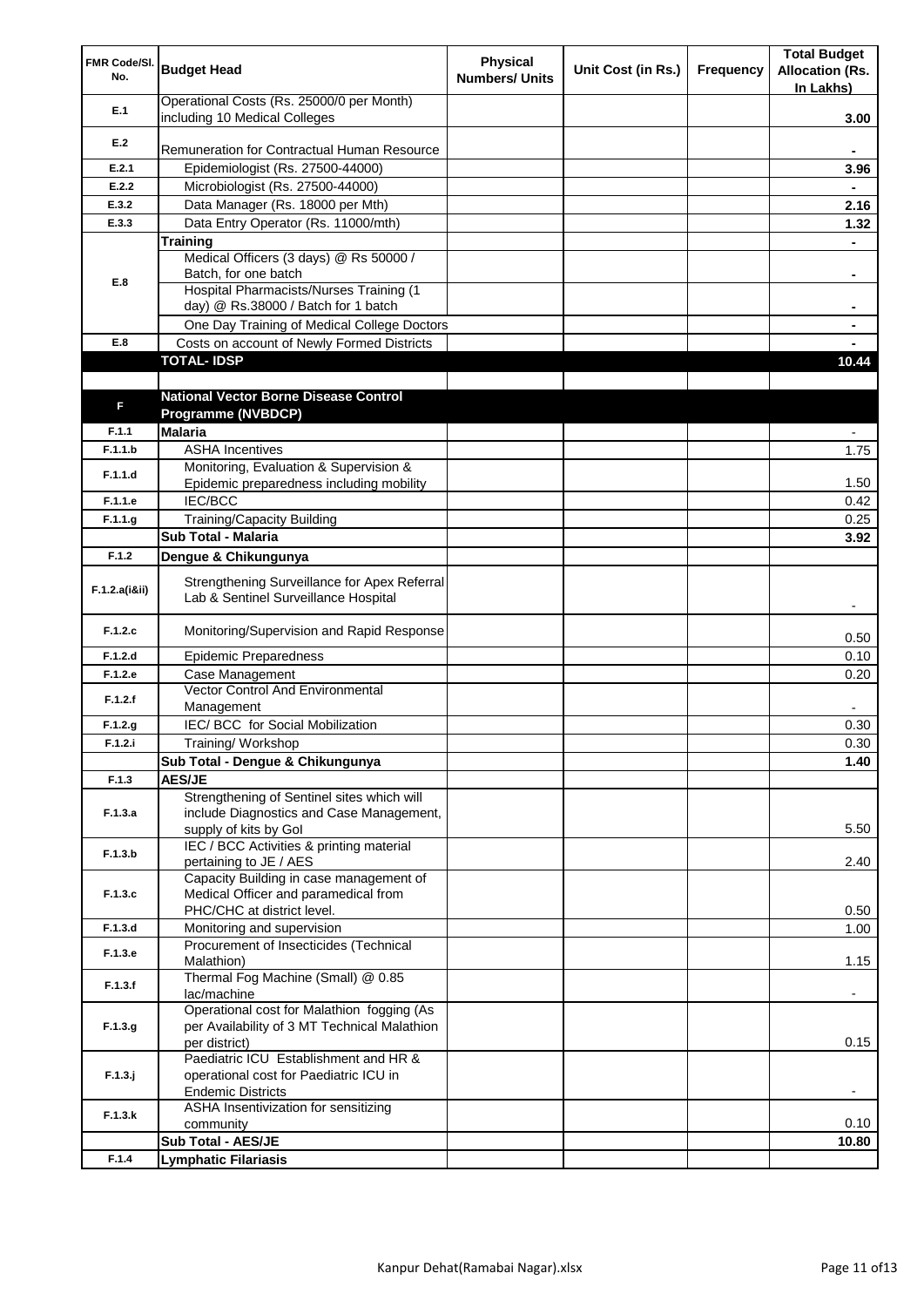| FMR Code/SI.        | <b>Budget Head</b>                                                                                                                                                                                                                                                    | <b>Physical</b>       | Unit Cost (in Rs.) | Frequency      | <b>Total Budget</b><br><b>Allocation (Rs.</b> |
|---------------------|-----------------------------------------------------------------------------------------------------------------------------------------------------------------------------------------------------------------------------------------------------------------------|-----------------------|--------------------|----------------|-----------------------------------------------|
| No.                 |                                                                                                                                                                                                                                                                       | <b>Numbers/ Units</b> |                    |                | In Lakhs)                                     |
| F.1.4.a             | State Task Force, STAC Meeting, printing<br>forms & register/ Mobility support, district<br>coordination meeting, sensitization of media<br>etc., Morbidity management, monitoring &<br>supervision and mobility support for Rapid<br>response including Line listing |                       |                    |                | 2.90                                          |
| F.1.4.b             | Micro Filaria Survey                                                                                                                                                                                                                                                  |                       |                    |                | 0.49                                          |
| F.1.4.c             | Post MDA Assessment by medical colleges<br>(Govt, & Private)/ ICMR institutions                                                                                                                                                                                       |                       |                    |                | 0.15                                          |
| F.1.4.d             | Training / Sensitization of district level<br>officers on ELF & Drug Distributors /<br>Peripheral health workers                                                                                                                                                      |                       |                    |                | 2.00                                          |
| F.1.4.e             | Specific IEC/ BCC at State, districts, PHC,<br>Sub Centre & village lable VHSC/GKs                                                                                                                                                                                    |                       |                    |                | 1.00                                          |
| F.1.4.f             | Honorarium for Drug Distributors including<br>ASHA & Supervisors involve in MDA                                                                                                                                                                                       |                       |                    |                | 3.80                                          |
| F.1.4.h.ii          | M.F.Survey in Non Endemic districts                                                                                                                                                                                                                                   |                       |                    |                |                                               |
|                     | Sub Total - Lymphatic Filariasis                                                                                                                                                                                                                                      |                       |                    |                | 10.34                                         |
| F.1.5               | Kalazar                                                                                                                                                                                                                                                               |                       |                    |                |                                               |
| F.1.5               | Case Search/ Camp Approach                                                                                                                                                                                                                                            |                       |                    |                |                                               |
| F.1.5.a             | Spray Pumps & Accessories                                                                                                                                                                                                                                             |                       |                    |                |                                               |
| F.1.5.b             | Operational Cost for Spray including Spray<br>Wages & Pending liability of spray wages                                                                                                                                                                                |                       |                    |                |                                               |
| F.1.5.c             | Mobility / P.O.L./ Supervision                                                                                                                                                                                                                                        |                       |                    |                |                                               |
| F.1.5.d             | Monitoring & Evaluation                                                                                                                                                                                                                                               |                       |                    |                |                                               |
| F.1.5.e/<br>F.1.5.f | Training for Spraying /IEC/<br>BCC/Advocacy/Incentive to ASHA/Loss of<br>Wages                                                                                                                                                                                        |                       |                    |                |                                               |
|                     | Sub Total - Kalazar                                                                                                                                                                                                                                                   |                       |                    |                |                                               |
|                     | <b>Cash grant for Decentralized commodities</b><br>for Malaria + Filaria F.6                                                                                                                                                                                          |                       |                    |                |                                               |
| F.6(a,b,c,k)        | Drugs (Chloroquine, Primaquine 2.5/7.5mg)<br>and ACT                                                                                                                                                                                                                  |                       |                    |                | 0.30                                          |
| F.6.f               | D.E.C.                                                                                                                                                                                                                                                                |                       |                    |                | 4.81                                          |
| F.6.h               | Dengue NS 1 antigen Kit                                                                                                                                                                                                                                               |                       |                    |                | 0.05                                          |
| F.6.i               | Larvicidal (Temephos, Bti(AS)/Bti (wp)(for<br>polluted and non polluted water)                                                                                                                                                                                        |                       |                    |                |                                               |
|                     | <b>Sub Total- Dec.Commodities</b>                                                                                                                                                                                                                                     |                       |                    |                | 0.40<br>5.56                                  |
|                     | <b>TOTAL-NVBDCP</b>                                                                                                                                                                                                                                                   |                       |                    |                | 32.02                                         |
|                     |                                                                                                                                                                                                                                                                       |                       |                    |                |                                               |
|                     | <b>National Leprosy Eradication</b>                                                                                                                                                                                                                                   |                       |                    |                |                                               |
| G                   | Programme(NLEP)                                                                                                                                                                                                                                                       |                       |                    |                |                                               |
| G.1                 | <b>Case Detection and Management</b>                                                                                                                                                                                                                                  |                       |                    |                |                                               |
| G.1.1               | Specific Plan for high endemic blocks of low<br>endemic districts                                                                                                                                                                                                     |                       |                    |                |                                               |
|                     | No. of High endemic blocks in Low endemic<br>Districts (ANCDR more than 10)                                                                                                                                                                                           |                       |                    |                |                                               |
|                     | House to House Visit by Search team                                                                                                                                                                                                                                   |                       |                    | $\blacksquare$ | ۰                                             |
|                     | Confrmaton of suspect                                                                                                                                                                                                                                                 |                       |                    |                | ۰                                             |
|                     | Intensive IEC Activity                                                                                                                                                                                                                                                |                       |                    |                | ۰                                             |
| G.1.2               | <b>Services in Urban services</b>                                                                                                                                                                                                                                     |                       |                    |                | ٠                                             |
|                     | Urban Project 2 Mega cities, 2 medium City<br>2, 8 Medium City 1, 40 Townships                                                                                                                                                                                        |                       |                    |                |                                               |
| G.1.3               | <b>ASHA involvement</b>                                                                                                                                                                                                                                               |                       |                    |                |                                               |
|                     | <b>ASHA Sensitization</b>                                                                                                                                                                                                                                             |                       |                    |                | 0.170                                         |
|                     | <b>ASHA Incentive for Services</b>                                                                                                                                                                                                                                    |                       |                    |                | 0.200                                         |
| G.1.4               | <b>Materials &amp; Supplies</b>                                                                                                                                                                                                                                       |                       |                    |                |                                               |
|                     | Supportive Drugs & Dressing materials                                                                                                                                                                                                                                 |                       |                    |                | 0.50                                          |
|                     | Laboratory reagents and equipments                                                                                                                                                                                                                                    |                       |                    |                |                                               |
|                     | scalpels etc.                                                                                                                                                                                                                                                         |                       |                    |                | 0.08                                          |
|                     | Printing works                                                                                                                                                                                                                                                        |                       |                    |                | 0.17                                          |
| G.1.5               | <b>NGO Services</b>                                                                                                                                                                                                                                                   |                       |                    |                | ۰                                             |
| G.2                 | <b>DPMR</b>                                                                                                                                                                                                                                                           |                       |                    |                |                                               |